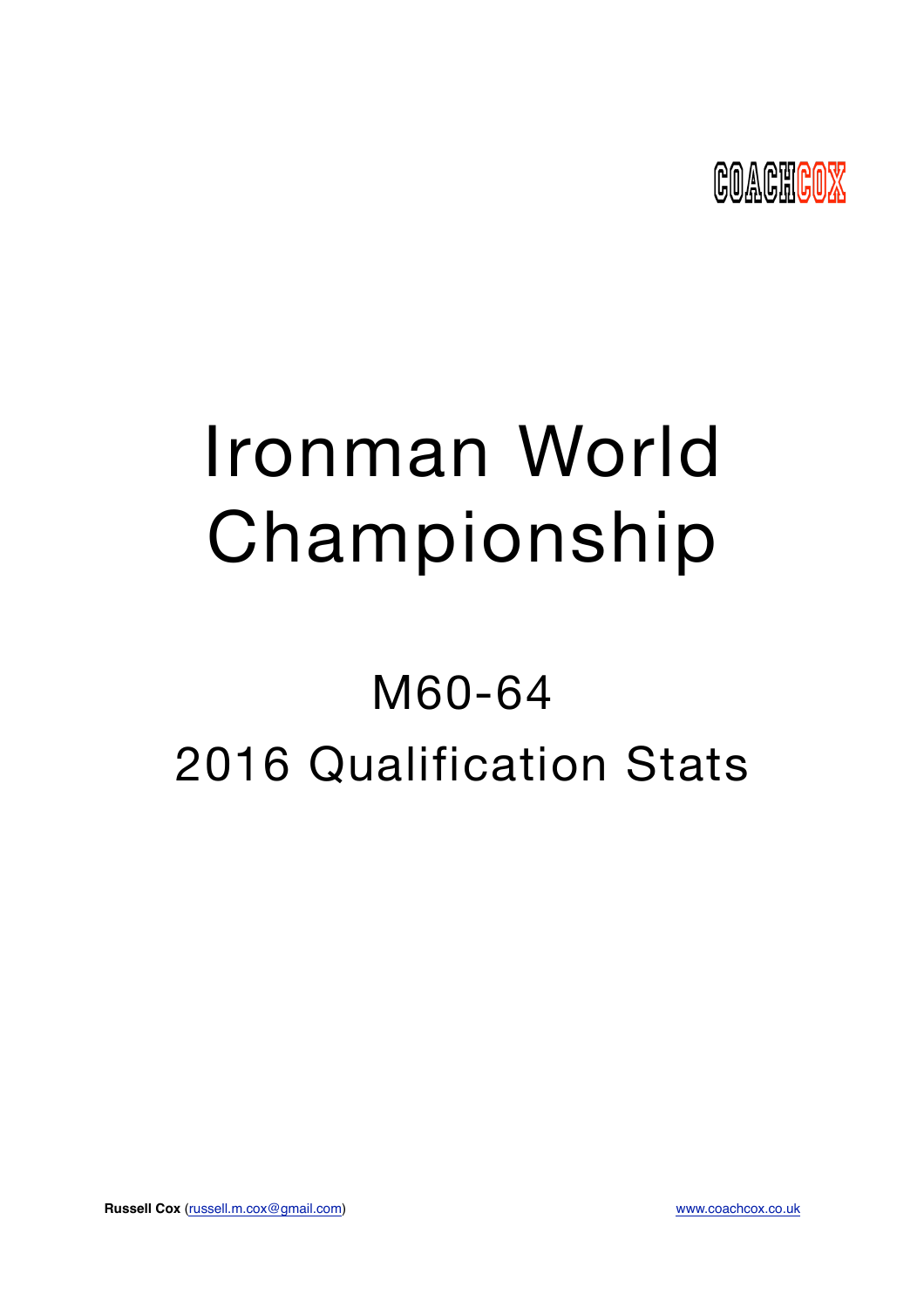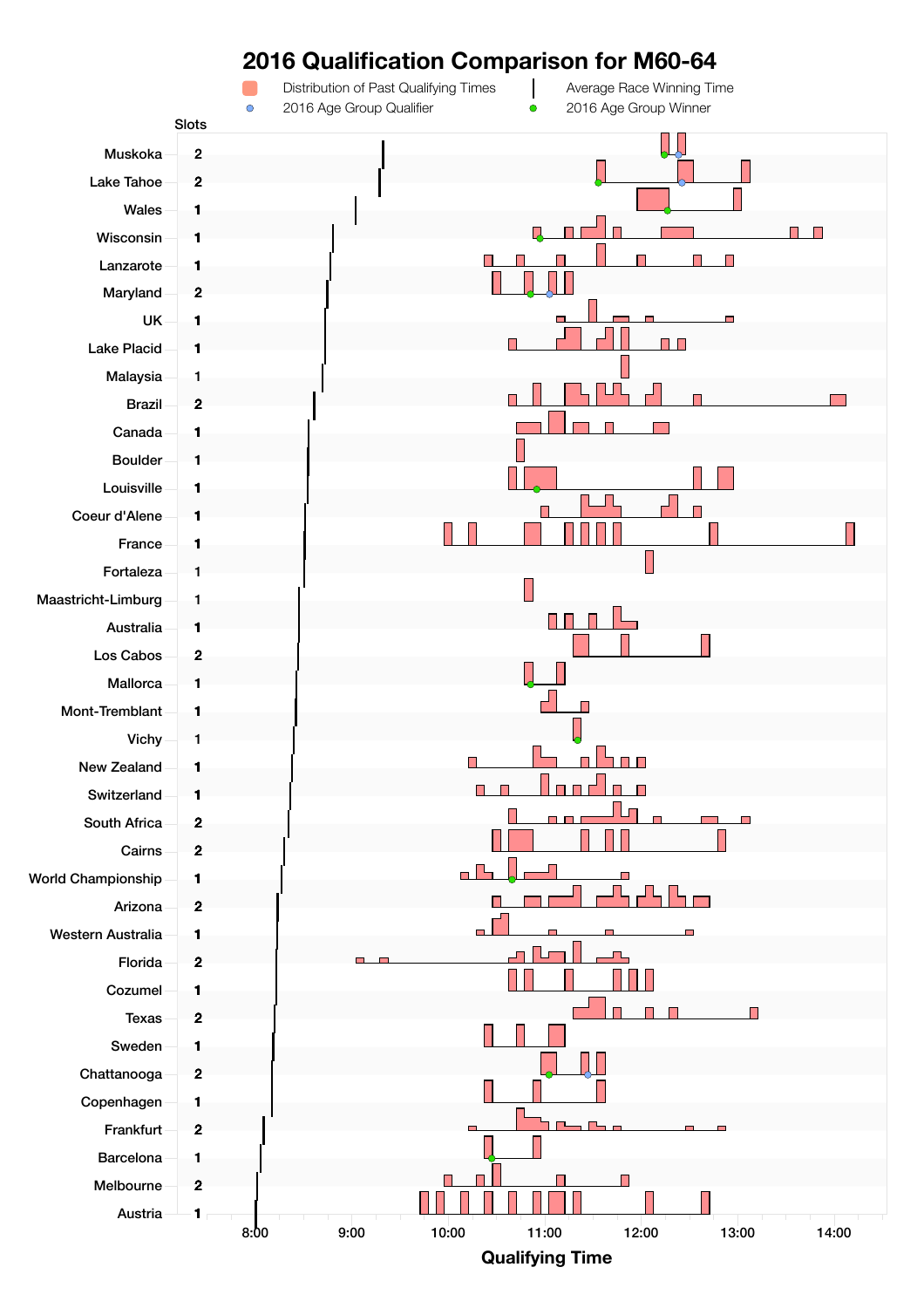## M60-64 Past Qualifying Times

## **Ironman Vichy (1 Kona Slots)**

| Year    | <b>Male Winning Time</b> | <b>Age Group Winning Time</b> |
|---------|--------------------------|-------------------------------|
| 2015    | 8:23:49                  | 11:20:29                      |
| Average | 8:23:49                  | 11:20:29                      |

## **Ironman Muskoka (2 Kona Slots)**

| Year    | <b>Male Winning Time</b> | <b>Age Group Winning Time</b> | 2nd Place Age Group Time |
|---------|--------------------------|-------------------------------|--------------------------|
| 2015    | 9:19:28                  | 12:14:22                      | 12:23:11                 |
| Average | 9:19:28                  | 12:14:22                      | 12:23:11                 |

## **Ironman Wisconsin (1 Kona Slots)**

| Year    | <b>Male Winning Time</b> | <b>Age Group Winning Time</b> |
|---------|--------------------------|-------------------------------|
| 2003    | 8:55:26                  | 13:33:19                      |
| 2004    | 8:52:33                  | 12:27:28                      |
| 2005    | 9:01:34                  | 13:49:31                      |
| 2006    | 9:07:24                  | 12:29:35                      |
| 2007    | 8:52:49                  | 12:18:08                      |
| 2008    | 8:43:29                  | 11:43:41                      |
| 2009    | 8:45:19                  | 12:16:05                      |
| 2010    | 8:38:32                  | 11:32:59                      |
| 2011    | 8:45:18                  | 11:32:26                      |
| 2012    | 8:32:51                  | 11:35:19                      |
| 2013    | 8:40:15                  | 11:26:52                      |
| 2014    | 8:31:20                  | 11:16:35                      |
| 2015    | 8:59:59                  | 10:57:03                      |
| Average | 8:48:13                  | 12:04:32                      |

## **Ironman Wales (1 Kona Slots)**

| Year    | <b>Male Winning Time</b> | <b>Age Group Winning Time</b> |
|---------|--------------------------|-------------------------------|
| 2011    | 9:04:20                  | 12:05:07                      |
| 2012    | 8:52:43                  | 11:59:59                      |
| 2013    | 9:09:10                  | 12:10:44                      |
| 2014    | 9:07:28                  | 12:59:12                      |
| 2015    | 8:57:33                  | 12:16:21                      |
| Average | 9:02:14                  | 12:18:16                      |

## **Ironman Lake Tahoe (2 Kona Slots)**

| Year    | <b>Male Winning Time</b> | <b>Age Group Winning Time</b> | 2nd Place Age Group Time |
|---------|--------------------------|-------------------------------|--------------------------|
| 2013    | 8:55:14                  | 12:29:46                      | 13:06:54                 |
| 2015    | 9:39:23                  | 11:33:20                      | 12:25:18                 |
| Average | 9:17:18                  | 12:01:33                      | 12:46:06                 |

## **Ironman Mallorca (1 Kona Slots)**

| Year    | <b>Male Winning Time</b> | <b>Age Group Winning Time</b> |
|---------|--------------------------|-------------------------------|
| 2014    | 8:34:02                  | 11:08:44                      |
| 2015    | 8:17:22                  | 10:51:13                      |
| Average | 8:25:42                  | 10:59:58                      |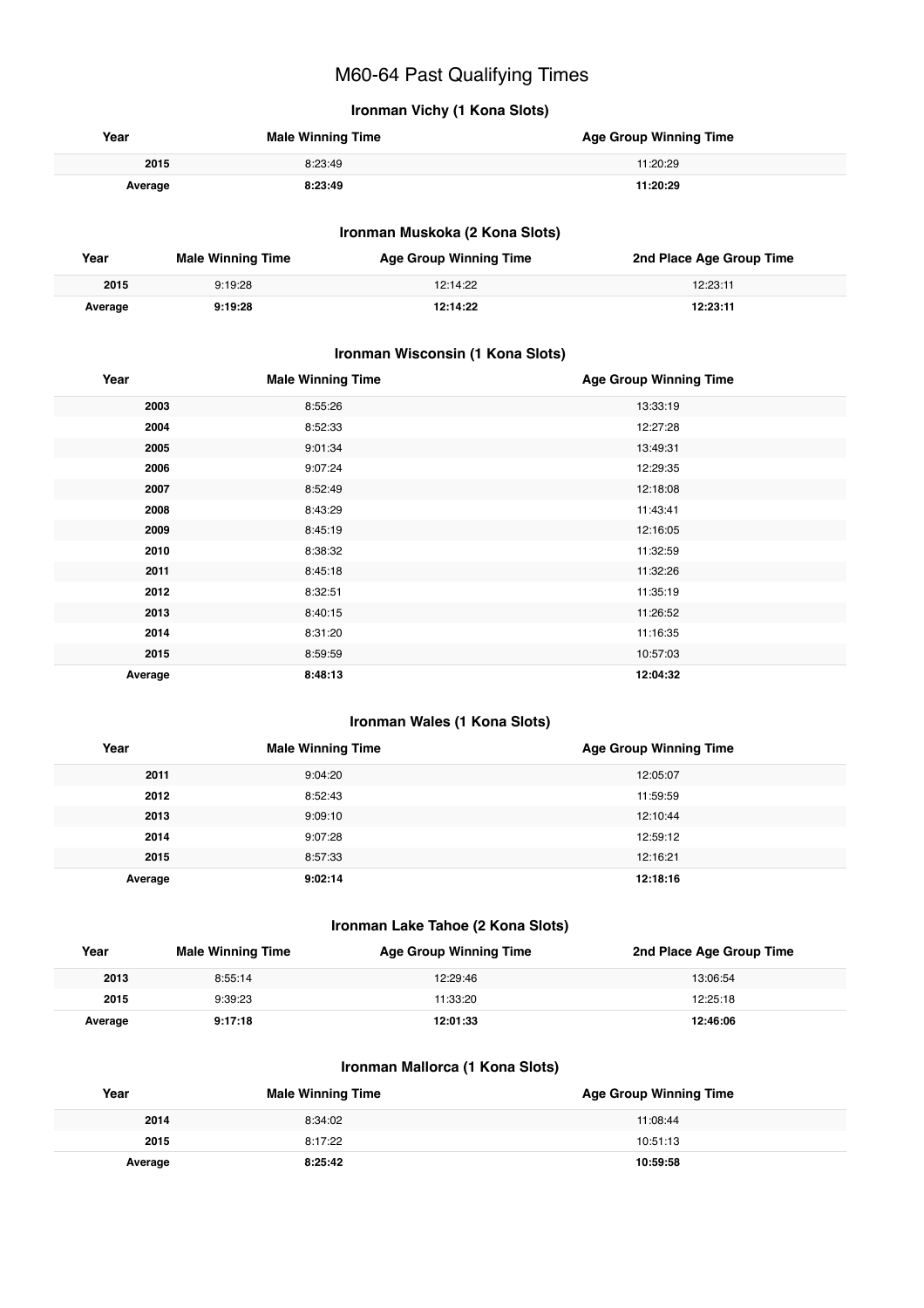## **Ironman Chattanooga (2 Kona Slots)**

| Year    | <b>Male Winning Time</b> | <b>Age Group Winning Time</b> | 2nd Place Age Group Time |
|---------|--------------------------|-------------------------------|--------------------------|
| 2014    | 8:12:32                  | 11:01:56                      | 11:36:48                 |
| 2015    | 8:08:32                  | 11:02:41                      | 11:26:49                 |
| Average | 8:10:32                  | 11:02:18                      | 11:31:48                 |

## **Ironman Barcelona (1 Kona Slots)**

| Year    | <b>Male Winning Time</b> | <b>Age Group Winning Time</b> |
|---------|--------------------------|-------------------------------|
| 2014    | 8:04:13                  | 10:57:20                      |
| 2015    | 8:02:20                  | 10:27:02                      |
| Average | 8:03:16                  | 10:42:11                      |

## **Ironman World Championship (1 Kona Slots)**

| Year    | <b>Male Winning Time</b> | <b>Age Group Winning Time</b> |
|---------|--------------------------|-------------------------------|
| 2003    | 8:59:36                  | 10:51:00                      |
| 2004    | 8:33:29                  | 11:51:42                      |
| 2005    | 8:14:17                  | 10:40:49                      |
| 2006    | 8:11:56                  | 11:00:43                      |
| 2007    | 8:15:34                  | 11:07:22                      |
| 2008    | 8:17:45                  | 10:20:38                      |
| 2009    | 8:20:21                  | 10:27:28                      |
| 2010    | 8:10:37                  | 10:08:15                      |
| 2011    | 8:03:56                  | 11:03:41                      |
| 2012    | 8:18:37                  | 10:55:16                      |
| 2013    | 8:12:29                  | 10:19:08                      |
| 2014    | 8:14:18                  | 10:40:27                      |
| 2015    | 8:14:40                  | 10:39:40                      |
| Average | 8:19:02                  | 10:46:37                      |

## **Ironman Louisville (1 Kona Slots)**

| Year    | <b>Male Winning Time</b> | <b>Age Group Winning Time</b> |
|---------|--------------------------|-------------------------------|
| 2007    | 8:38:39                  | 12:52:40                      |
| 2008    | 8:33:58                  | 12:51:23                      |
| 2010    | 8:29:59                  | 12:32:48                      |
| 2011    | 8:27:36                  | 11:01:17                      |
| 2012    | 8:42:44                  | 10:52:25                      |
| 2013    | 8:21:34                  | 10:39:40                      |
| 2014    | 8:24:44                  | 11:05:29                      |
| 2015    | 8:48:53                  | 10:55:01                      |
| Average | 8:33:30                  | 11:36:20                      |

## **Ironman Maryland (2 Kona Slots)**

| Year    | <b>Male Winning Time</b> | <b>Age Group Winning Time</b> | 2nd Place Age Group Time |
|---------|--------------------------|-------------------------------|--------------------------|
| 2014    | 8:51:19                  | 10:31:04                      | 11:13:08                 |
| 2015    | 8:38:21                  | 10:51:11                      | 11:02:58                 |
| Average | 8:44:50                  | 10:41:07                      | 11:08:03                 |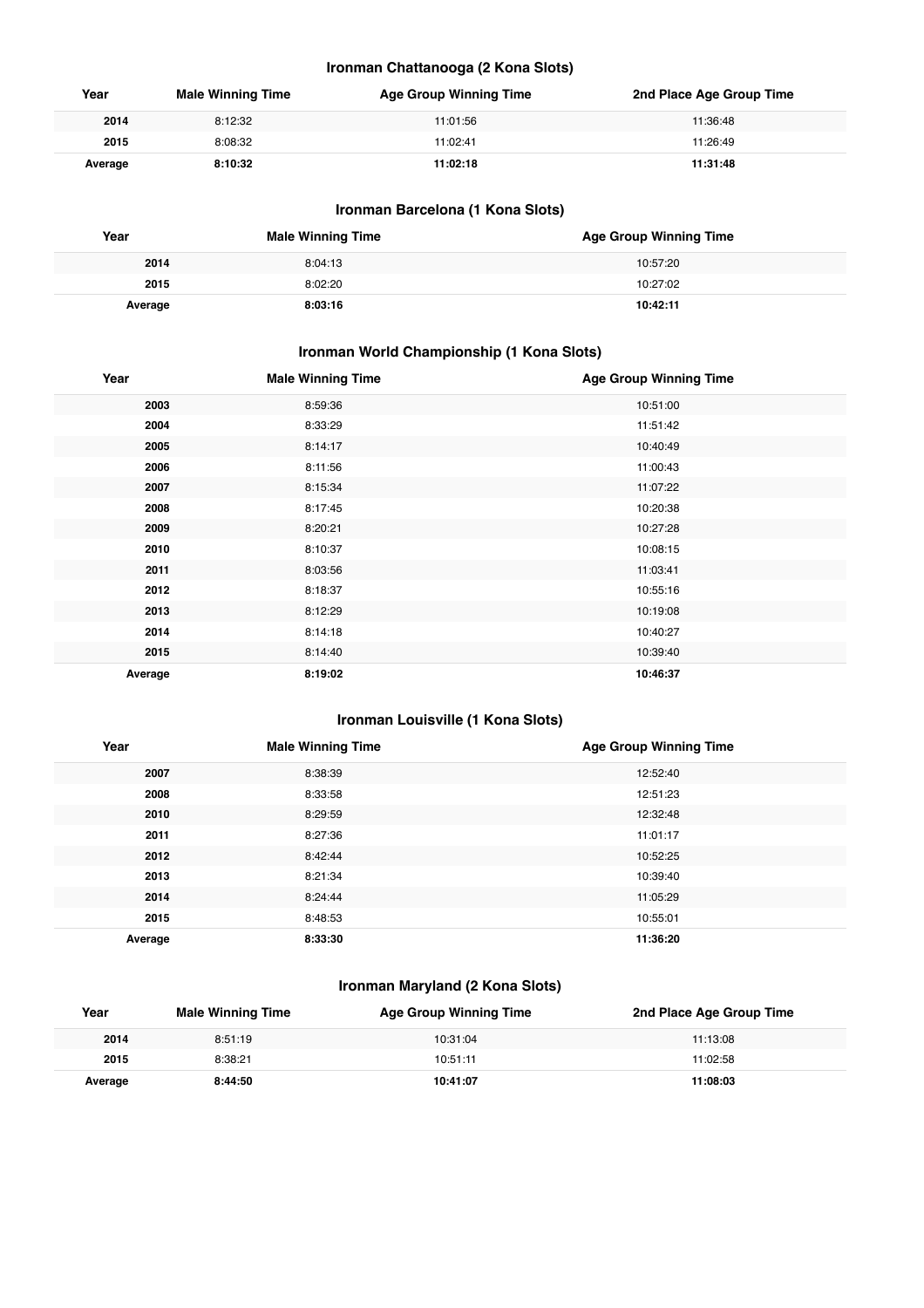## **Ironman Los Cabos (2 Kona Slots)**

| Year    | <b>Male Winning Time</b> | <b>Age Group Winning Time</b> | 2nd Place Age Group Time |
|---------|--------------------------|-------------------------------|--------------------------|
| 2013    | 8:26:48                  | 11:52:20                      | 12:38:48                 |
| 2014    | 8:26:15                  | 11:21:32                      | 11:25:31                 |
| Average | 8:26:31                  | 11:36:56                      | 12:02:09                 |

## **Ironman Florida (2 Kona Slots)**

| Year    | <b>Male Winning Time</b> | <b>Age Group Winning Time</b> | 2nd Place Age Group Time |
|---------|--------------------------|-------------------------------|--------------------------|
| 2004    | 8:31:07                  | 11:11:33                      | 11:17:33                 |
| 2005    | 8:28:26                  | 11:19:42                      | 11:45:22                 |
| 2006    | 8:22:44                  | 11:09:25                      | 11:35:01                 |
| 2007    | 8:21:29                  | 10:56:24                      | 11:06:28                 |
| 2008    | 8:07:59                  | 10:56:42                      | 11:04:51                 |
| 2009    | 8:24:29                  | 10:45:02                      | 11:19:36                 |
| 2010    | 8:15:59                  | 11:38:36                      | 11:46:13                 |
| 2011    | 7:59:42                  | 10:58:39                      | 11:18:09                 |
| 2012    | 8:06:17                  | 10:57:28                      | 11:48:45                 |
| 2013    | 7:53:12                  | 10:40:27                      | 10:46:33                 |
| 2014    | 7:33:47                  | 9:07:28                       | 9:19:18                  |
| Average | 8:11:22                  | 10:52:51                      | 11:11:37                 |

## **Ironman Fortaleza (1 Kona Slots)**

| Year    | <b>Male Winning Time</b> | <b>Age Group Winning Time</b> |
|---------|--------------------------|-------------------------------|
| 2014    | 8:30:15                  | 12:04:40                      |
| Average | 8:30:15                  | 12:04:40                      |

## **Ironman Malaysia (1 Kona Slots)**

| Year    | <b>Male Winning Time</b> | <b>Age Group Winning Time</b> |
|---------|--------------------------|-------------------------------|
| 2014    | 8:41:53                  | 11:50:35                      |
| Average | 8:41:53                  | 11:50:35                      |

## **Ironman Arizona (2 Kona Slots)**

| Year    | <b>Male Winning Time</b> | <b>Age Group Winning Time</b> | 2nd Place Age Group Time |
|---------|--------------------------|-------------------------------|--------------------------|
| 2005    | 8:25:42                  | 11:47:51                      | 12:19:11                 |
| 2006    | 8:20:56                  | 12:21:51                      | 12:40:36                 |
| 2007    | 8:21:14                  | 12:22:56                      | 12:36:35                 |
| 2008    | 8:14:16                  | 11:45:50                      | 12:03:11                 |
| 2009    | 8:14:16                  | 11:45:50                      | 12:03:11                 |
| 2010    | 8:13:35                  | 10:56:42                      | 11:32:49                 |
| 2011    | 8:07:16                  | 11:59:26                      | 12:09:22                 |
| 2012    | 8:03:13                  | 11:07:11                      | 11:18:25                 |
| 2013    | 8:02:00                  | 10:27:32                      | 10:52:23                 |
| 2014    | 7:55:48                  | 11:16:35                      | 11:38:18                 |
| Average | 8:11:49                  | 11:35:10                      | 11:55:24                 |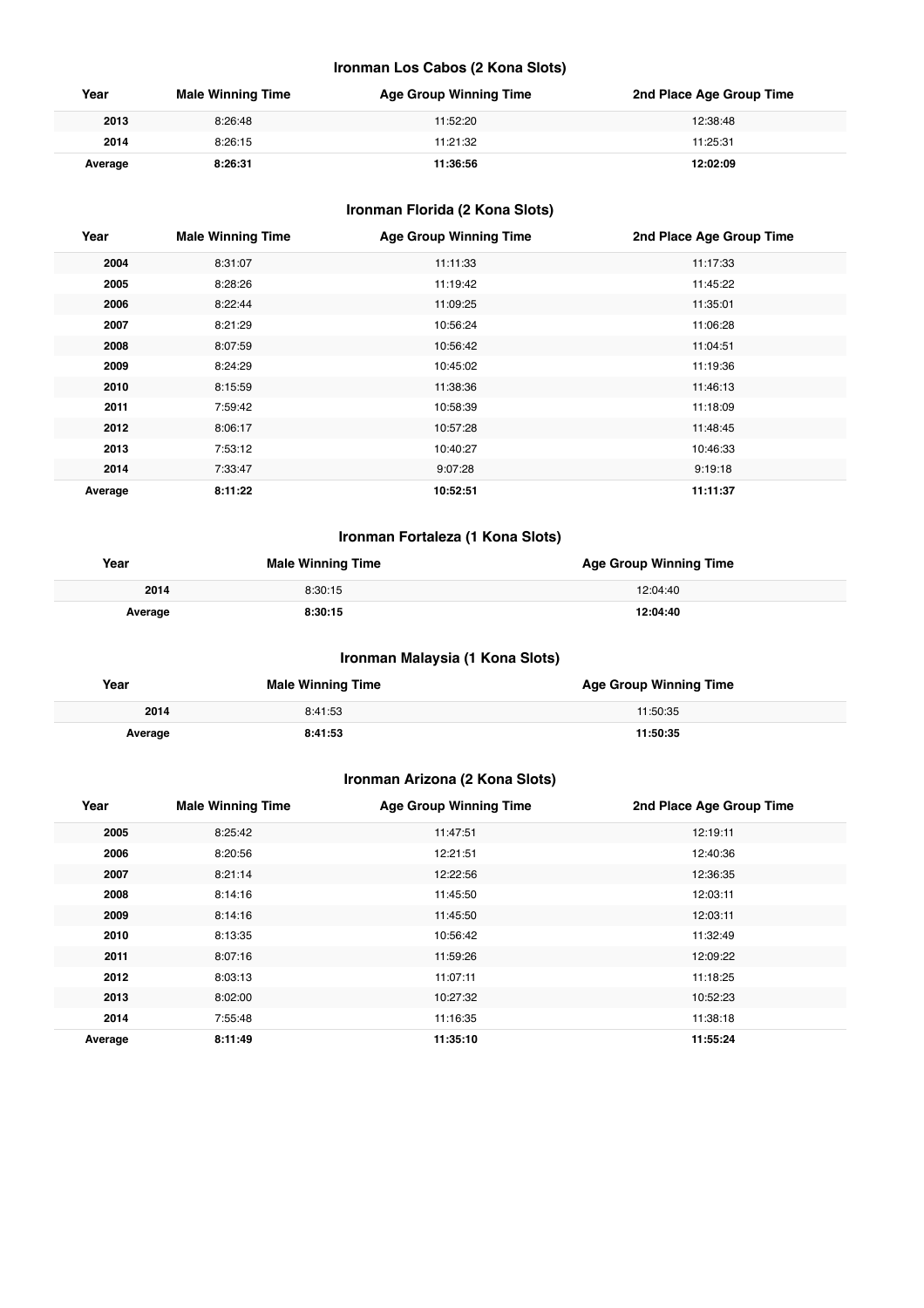## **Ironman Cozumel (1 Kona Slots)**

| Year    | <b>Male Winning Time</b> | <b>Age Group Winning Time</b> |
|---------|--------------------------|-------------------------------|
| 2009    | 8:18:40                  | 12:04:44                      |
| 2010    | 8:12:20                  | 10:40:11                      |
| 2011    | 8:23:52                  | 11:16:45                      |
| 2012    | 8:15:07                  | 11:53:38                      |
| 2013    | 7:55:23                  | 10:51:48                      |
| 2014    | 8:12:16                  | 11:47:22                      |
| Average | 8:12:56                  | 11:25:44                      |

## **Ironman Western Australia (1 Kona Slots)**

| Year    | <b>Male Winning Time</b> | <b>Age Group Winning Time</b> |
|---------|--------------------------|-------------------------------|
| 2004    | 8:16:00                  | 10:36:56                      |
| 2005    | 8:27:36                  | 12:30:36                      |
| 2006    | 8:08:57                  | 10:34:59                      |
| 2007    | 8:06:00                  | 10:37:29                      |
| 2008    | 8:07:06                  | 10:31:42                      |
| 2009    | 8:13:59                  | 10:32:06                      |
| 2010    | 8:14:01                  | 10:19:34                      |
| 2011    | 8:12:39                  | 11:39:22                      |
| 2012    | 8:29:06                  | 11:07:18                      |
| 2013    | 8:08:16                  | 10:36:22                      |
| 2014    | 8:05:58                  | 10:28:16                      |
| Average | 8:13:36                  | 10:52:14                      |

## **Ironman New Zealand (1 Kona Slots)**

| Year    | <b>Male Winning Time</b> | <b>Age Group Winning Time</b> |
|---------|--------------------------|-------------------------------|
| 2003    | 8:22:04                  | 12:00:14                      |
| 2004    | 8:30:29                  | 11:26:53                      |
| 2005    | 8:20:14                  | 11:34:58                      |
| 2007    | 8:26:33                  | 11:48:38                      |
| 2008    | 8:24:49                  | 11:39:19                      |
| 2009    | 8:18:04                  | 10:56:11                      |
| 2010    | 8:21:52                  | 11:07:16                      |
| 2011    | 8:31:07                  | 10:53:07                      |
| 2013    | 8:15:35                  | 11:33:39                      |
| 2014    | 8:17:33                  | 10:59:47                      |
| 2015    | 8:22:13                  | 10:15:50                      |
| Average | 8:22:46                  | 11:17:48                      |

## **Ironman Melbourne (2 Kona Slots)**

| Year    | <b>Male Winning Time</b> | <b>Age Group Winning Time</b> | 2nd Place Age Group Time |
|---------|--------------------------|-------------------------------|--------------------------|
| 2012    | 7:57:44                  | 11:12:21                      | 11:50:30                 |
| 2014    | 8:01:02                  | 10:02:19                      | 10:22:15                 |
| 2015    | 8:04:29                  | 10:29:11                      | 10:30:47                 |
| Average | 8:01:05                  | 10:34:37                      | 10:54:30                 |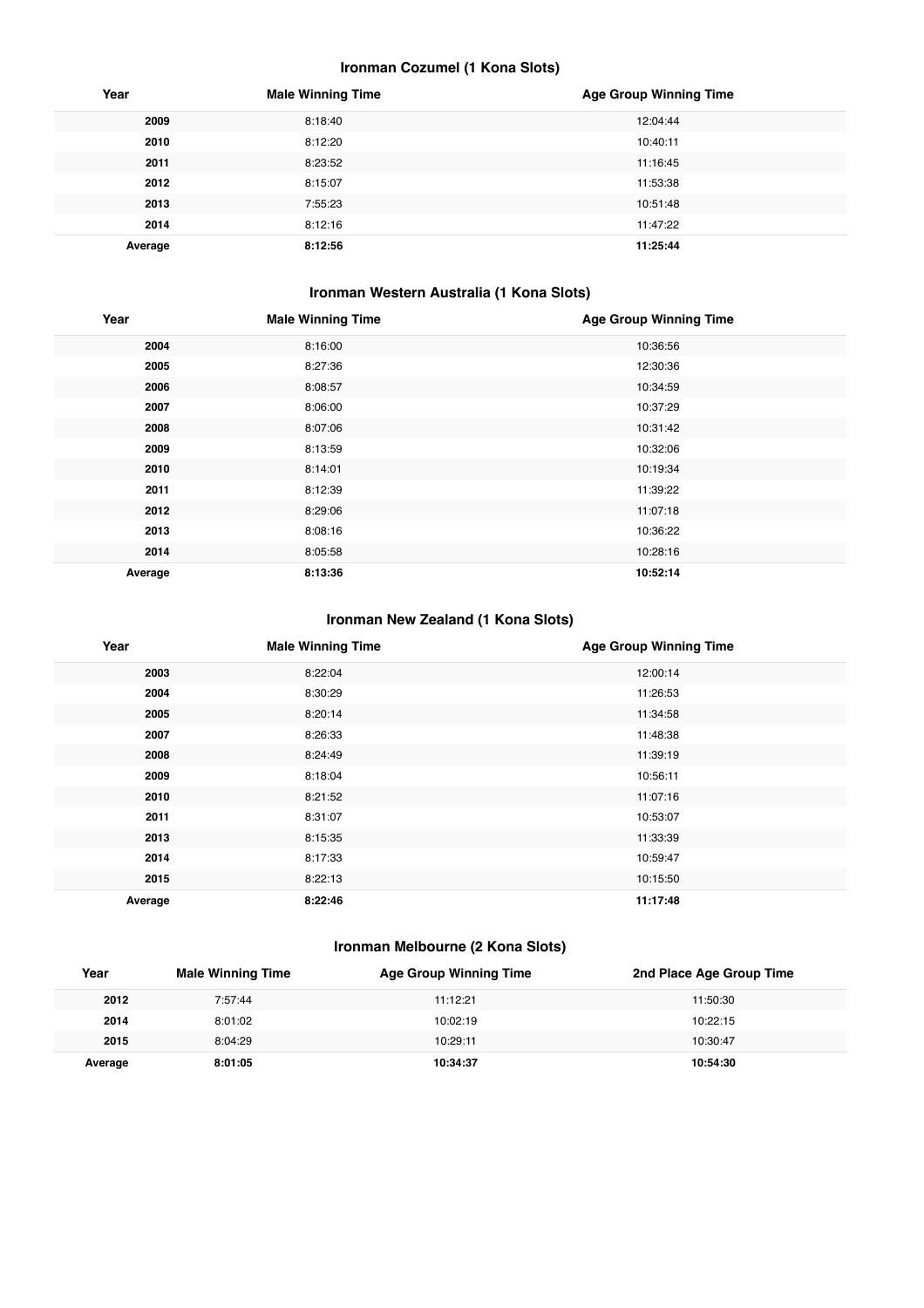## **Ironman South Africa (2 Kona Slots)**

| Year    | <b>Male Winning Time</b> | <b>Age Group Winning Time</b> | 2nd Place Age Group Time |
|---------|--------------------------|-------------------------------|--------------------------|
| 2007    | 8:33:04                  | 11:40:50                      | 12:43:35                 |
| 2008    | 8:18:23                  | 11:35:58                      | 11:42:59                 |
| 2009    | 8:17:32                  | 11:31:30                      | 11:46:21                 |
| 2010    | 8:23:28                  | 10:38:23                      | 10:38:41                 |
| 2011    | 8:05:36                  | 11:24:18                      | 13:06:03                 |
| 2012    | 8:34:45                  | 11:53:15                      | 11:55:40                 |
| 2013    | 8:11:24                  | 11:03:47                      | 11:13:57                 |
| 2014    | 8:26:07                  | 11:52:15                      | 12:09:07                 |
| 2015    | 8:16:35                  | 11:42:57                      | 12:41:50                 |
| Average | 8:20:46                  | 11:29:14                      | 11:59:48                 |

## **Ironman Australia (1 Kona Slots)**

| Year    | <b>Male Winning Time</b> | <b>Age Group Winning Time</b> |
|---------|--------------------------|-------------------------------|
| 2005    | 8:25:44                  | 11:52:00                      |
| 2006    | 8:20:42                  | 11:55:06                      |
| 2007    | 8:21:49                  | 11:17:08                      |
| 2008    | 8:31:33                  | 11:32:12                      |
| 2009    | 8:24:53                  | 11:30:39                      |
| 2010    | 8:23:54                  | 11:43:00                      |
| 2011    | 8:29:28                  | 11:42:38                      |
| 2012    | 8:17:38                  | 11:16:05                      |
| 2013    | 8:30:23                  | 11:03:12                      |
| 2014    | 8:35:18                  | 11:04:34                      |
| 2015    | 8:35:53                  | 11:42:49                      |
| Average | 8:27:01                  | 11:30:51                      |

## **Ironman Texas (2 Kona Slots)**

| Year    | <b>Male Winning Time</b> | <b>Age Group Winning Time</b> | 2nd Place Age Group Time |
|---------|--------------------------|-------------------------------|--------------------------|
| 2011    | 8:08:20                  | 11:32:59                      | 11:44:57                 |
| 2012    | 8:10:44                  | 11:21:31                      | 12:04:26                 |
| 2013    | 8:25:06                  | 11:27:50                      | 13:07:58                 |
| 2014    | 8:09:37                  | 11:23:32                      | 11:36:43                 |
| 2015    | 8:07:03                  | 11:31:46                      | 12:19:05                 |
| Average | 8:12:10                  | 11:27:31                      | 12:10:37                 |

## **Ironman Lanzarote (1 Kona Slots)**

| Year    | <b>Male Winning Time</b> | <b>Age Group Winning Time</b> |
|---------|--------------------------|-------------------------------|
| 2008    | 8:59:37                  | 10:23:03                      |
| 2009    | 8:54:03                  | 12:36:59                      |
| 2010    | 8:37:42                  | 11:11:40                      |
| 2011    | 8:30:34                  | 12:53:34                      |
| 2012    | 8:44:39                  | 10:47:22                      |
| 2013    | 8:42:40                  | 11:59:36                      |
| 2014    | 8:47:39                  | 11:37:15                      |
| 2015    | 8:56:49                  | 11:37:21                      |
| Average | 8:46:42                  | 11:38:21                      |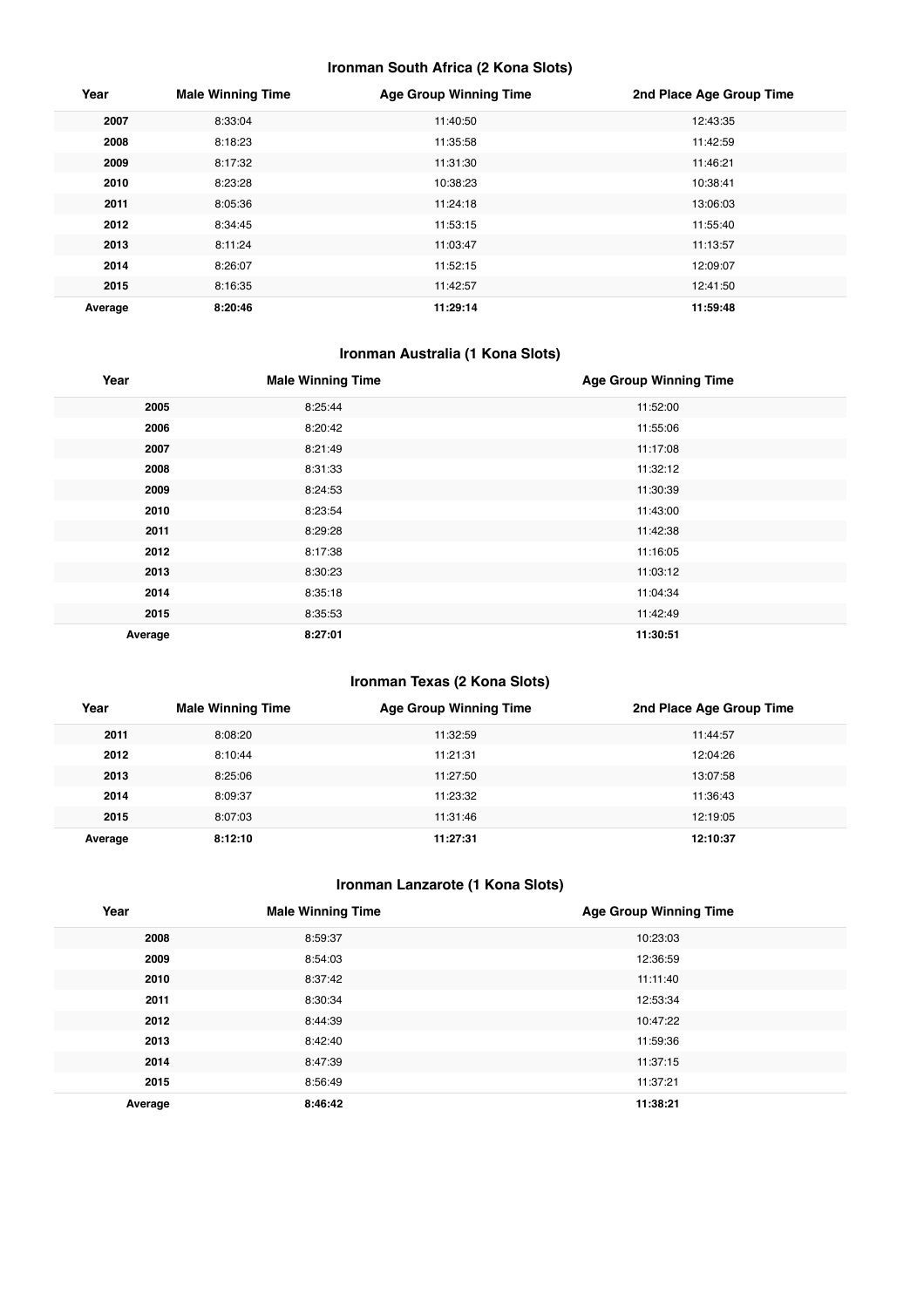## **Ironman Brazil (2 Kona Slots)**

| Year    | <b>Male Winning Time</b> | <b>Age Group Winning Time</b> | 2nd Place Age Group Time |
|---------|--------------------------|-------------------------------|--------------------------|
| 2006    | 8:15:18                  | 11:45:44                      | 11:50:38                 |
| 2007    | 8:21:09                  | 11:21:07                      | 11:37:15                 |
| 2008    | 8:28:24                  | 11:46:39                      | 12:32:37                 |
| 2009    | 8:13:39                  | 11:37:27                      | 12:06:28                 |
| 2010    | 8:07:39                  | 11:39:45                      | 12:10:35                 |
| 2011    | 12:14:21                 | 13:58:53                      | 14:02:31                 |
| 2012    | 8:22:40                  | 10:40:32                      | 10:52:34                 |
| 2013    | 8:01:32                  | 11:13:04                      | 12:10:12                 |
| 2014    | 8:07:52                  | 10:52:53                      | 11:23:28                 |
| 2015    | 7:53:44                  | 11:12:34                      | 11:19:51                 |
| Average | 8:36:37                  | 11:36:51                      | 12:00:36                 |

## **Ironman France (1 Kona Slots)**

| Year    | <b>Male Winning Time</b> | <b>Age Group Winning Time</b> |
|---------|--------------------------|-------------------------------|
| 2005    | 8:49:06                  | 12:47:12                      |
| 2006    | 8:33:55                  | 14:10:09                      |
| 2007    | 8:38:45                  | 11:44:06                      |
| 2008    | 8:34:18                  | 11:35:36                      |
| 2009    | 8:30:06                  | 9:57:42                       |
| 2011    | 8:28:30                  | 11:16:15                      |
| 2012    | 8:21:51                  | 10:56:02                      |
| 2013    | 8:08:59                  | 10:14:15                      |
| 2014    | 8:33:22                  | 11:22:44                      |
| 2015    | 8:27:32                  | 10:48:54                      |
| Average | 8:30:38                  | 11:29:17                      |

## **Ironman Cairns (2 Kona Slots)**

| Year    | <b>Male Winning Time</b> | <b>Age Group Winning Time</b> | 2nd Place Age Group Time |
|---------|--------------------------|-------------------------------|--------------------------|
| 2012    | 8:15:04                  | 11:51:30                      | 12:49:09                 |
| 2013    | 8:17:43                  | 11:26:03                      | 11:40:00                 |
| 2014    | 8:20:15                  | 10:27:56                      | 10:47:55                 |
| 2015    | 8:18:01                  | 10:41:04                      | 10:44:40                 |
| Average | 8:17:45                  | 11:06:38                      | 11:30:26                 |

## **Ironman Austria (1 Kona Slots)**

| Year    | <b>Male Winning Time</b> | <b>Age Group Winning Time</b> |
|---------|--------------------------|-------------------------------|
| 2005    | 8:14:37                  | 10:54:03                      |
| 2006    | 8:07:59                  | 12:38:07                      |
| 2007    | 8:06:39                  | 11:19:16                      |
| 2008    | 8:06:11                  | 10:08:37                      |
| 2009    | 8:01:38                  | 11:11:12                      |
| 2010    | 7:52:05                  | 9:42:50                       |
| 2011    | 7:45:58                  | 10:23:02                      |
| 2012    | 8:11:31                  | 12:04:57                      |
| 2013    | 7:59:51                  | 9:54:32                       |
| 2014    | 7:48:43                  | 11:07:14                      |
| 2015    | 7:48:45                  | 10:38:42                      |
| Average | 8:00:21                  | 10:54:46                      |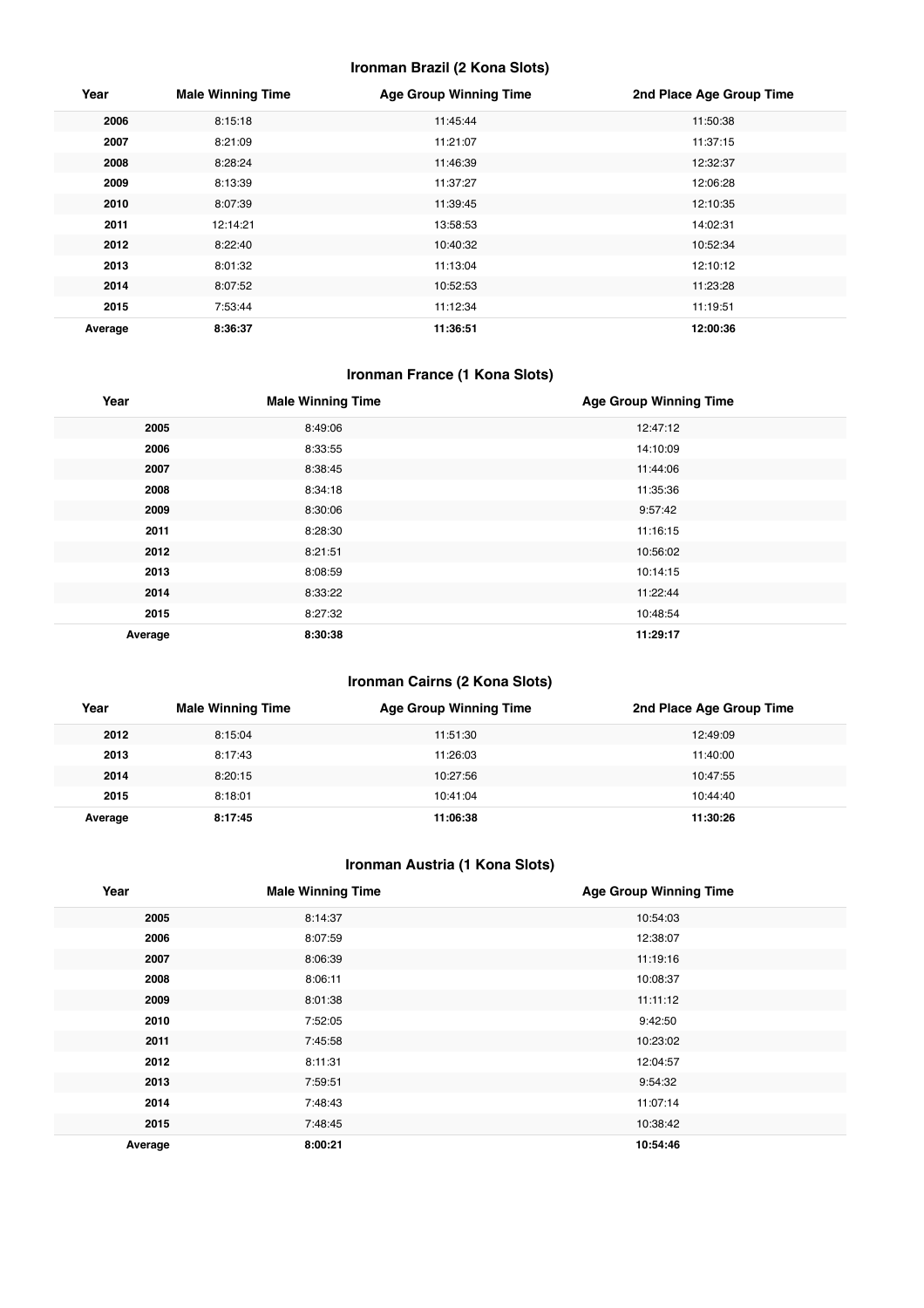## **Ironman Frankfurt (2 Kona Slots)**

| Year    | <b>Male Winning Time</b> | <b>Age Group Winning Time</b> | 2nd Place Age Group Time |
|---------|--------------------------|-------------------------------|--------------------------|
| 2003    | 8:12:29                  | 10:47:29                      | 10:53:13                 |
| 2005    | 8:20:50                  | 11:15:32                      | 11:44:29                 |
| 2006    | 8:13:39                  | 11:28:17                      | 12:48:44                 |
| 2007    | 8:09:15                  | 10:17:12                      | 10:45:22                 |
| 2008    | 7:59:55                  | 10:46:15                      | 10:56:04                 |
| 2009    | 7:59:15                  | 11:28:36                      | 12:30:46                 |
| 2010    | 8:05:15                  | 10:58:42                      | 11:20:51                 |
| 2011    | 8:13:50                  | 10:50:41                      | 10:55:29                 |
| 2012    | 8:03:31                  | 10:59:51                      | 11:10:50                 |
| 2013    | 7:59:58                  | 10:43:15                      | 10:45:11                 |
| 2014    | 7:55:14                  | 10:50:03                      | 10:51:35                 |
| 2015    | 7:49:48                  | 11:10:15                      | 11:33:39                 |
| Average | 8:05:14                  | 10:58:00                      | 11:21:21                 |

## **Ironman UK (1 Kona Slots)**

| Year    | <b>Male Winning Time</b> | <b>Age Group Winning Time</b> |
|---------|--------------------------|-------------------------------|
| 2007    | 8:35:57                  | 11:10:28                      |
| 2008    | 8:53:58                  | 11:29:32                      |
| 2009    | 8:45:51                  | 11:44:25                      |
| 2010    | 8:40:17                  | 11:30:56                      |
| 2011    | 8:24:33                  | 11:29:31                      |
| 2012    | 8:55:11                  | 11:48:26                      |
| 2013    | 8:45:48                  | 11:31:24                      |
| 2014    | 8:44:10                  | 12:53:03                      |
| 2015    | 8:46:37                  | 12:03:03                      |
| Average | 8:43:35                  | 11:44:32                      |

## **Ironman Lake Placid (1 Kona Slots)**

| Year    | <b>Male Winning Time</b> | <b>Age Group Winning Time</b> |
|---------|--------------------------|-------------------------------|
| 2002    | 8:39:19                  | 11:52:14                      |
| 2003    | 8:46:15                  | 12:26:57                      |
| 2004    | 8:23:12                  | 11:19:24                      |
| 2006    | 8:38:18                  | 11:38:30                      |
| 2007    | 9:16:02                  | 11:48:59                      |
| 2008    | 8:43:32                  | 11:33:26                      |
| 2009    | 8:36:37                  | 11:16:42                      |
| 2010    | 8:39:34                  | 11:42:26                      |
| 2011    | 8:25:15                  | 12:13:47                      |
| 2012    | 8:25:07                  | 11:21:20                      |
| 2013    | 8:43:29                  | 11:15:59                      |
| 2014    | 8:38:43                  | 10:40:17                      |
| 2015    | 9:31:09                  | 11:11:29                      |
| Average | 8:43:34                  | 11:33:57                      |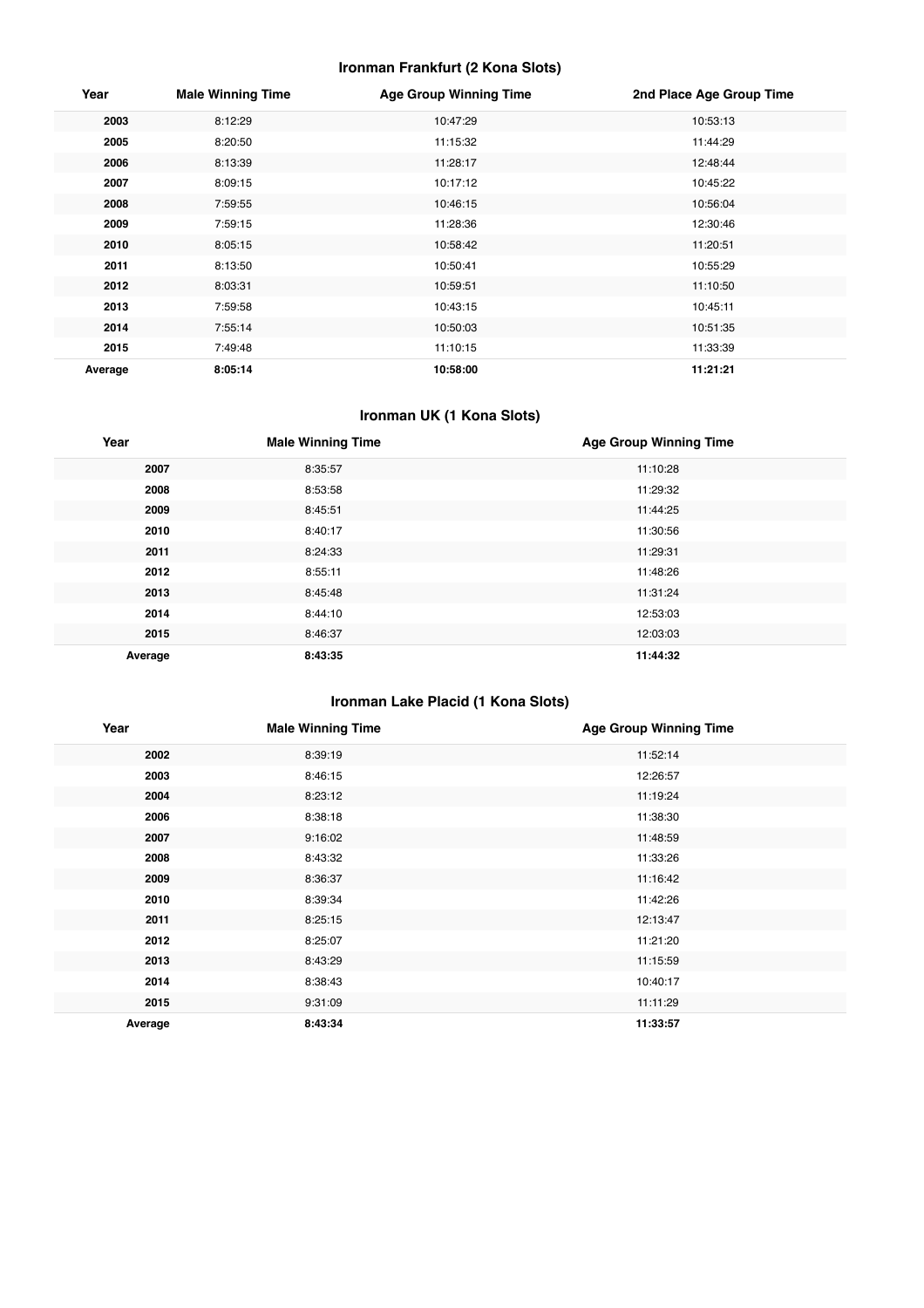## **Ironman Switzerland (1 Kona Slots)**

| Year    | <b>Male Winning Time</b> | <b>Age Group Winning Time</b> |
|---------|--------------------------|-------------------------------|
| 2005    | 8:21:50                  | 11:57:34                      |
| 2006    | 8:16:50                  | 11:35:10                      |
| 2007    | 8:25:00                  | 11:22:20                      |
| 2008    | 8:16:05                  | 11:35:35                      |
| 2009    | 8:20:00                  | 10:36:56                      |
| 2010    | 8:12:40                  | 11:28:17                      |
| 2011    | 8:19:51                  | 11:10:13                      |
| 2012    | 8:17:13                  | 10:59:50                      |
| 2013    | 8:33:39                  | 11:46:14                      |
| 2014    | 8:33:02                  | 10:21:20                      |
| 2015    | 8:21:19                  | 11:02:26                      |
| Average | 8:21:35                  | 11:15:59                      |

## **Ironman Canada (1 Kona Slots)**

| Year    | <b>Male Winning Time</b> | <b>Age Group Winning Time</b> |
|---------|--------------------------|-------------------------------|
| 2004    | 8:28:06                  | 11:41:55                      |
| 2005    | 8:33:32                  | 11:21:08                      |
| 2006    | 8:33:58                  | 12:07:32                      |
| 2007    | 8:32:45                  | 10:50:38                      |
| 2008    | 8:30:12                  | 12:12:35                      |
| 2009    | 8:25:13                  | 11:07:13                      |
| 2010    | 8:32:28                  | 11:03:53                      |
| 2011    | 8:28:09                  | 11:10:24                      |
| 2012    | 8:48:30                  | 10:47:03                      |
| 2013    | 8:39:33                  | 10:54:05                      |
| 2014    | 8:16:10                  | 11:12:07                      |
| 2015    | 8:49:46                  | 11:27:16                      |
| Average | 8:33:11                  | 11:19:39                      |

## **Ironman Maastricht-Limburg (1 Kona Slots)**

| Year    | <b>Male Winning Time</b> | <b>Age Group Winning Time</b> |
|---------|--------------------------|-------------------------------|
| 2015    | 8:27:18                  | 10:49:02                      |
| Average | 8:27:18                  | 10:49:02                      |

## **Ironman Boulder (1 Kona Slots)**

| Year    | <b>Male Winning Time</b> | <b>Age Group Winning Time</b> |
|---------|--------------------------|-------------------------------|
| 2014    | 8:20:26                  | 10:46:42                      |
| 2015    | 8:45:20                  | 10:45:24                      |
| Average | 8:32:53                  | 10:46:03                      |

## **Ironman Sweden (1 Kona Slots)**

| Year    | <b>Male Winning Time</b> | <b>Age Group Winning Time</b> |
|---------|--------------------------|-------------------------------|
| 2012    | 8:04:01                  | 10:25:19                      |
| 2013    | 8:19:30                  | 11:10:32                      |
| 2014    | 8:13:01                  | 10:44:19                      |
| 2015    | 8:08:05                  | 11:02:46                      |
| Average | 8:11:09                  | 10:50:44                      |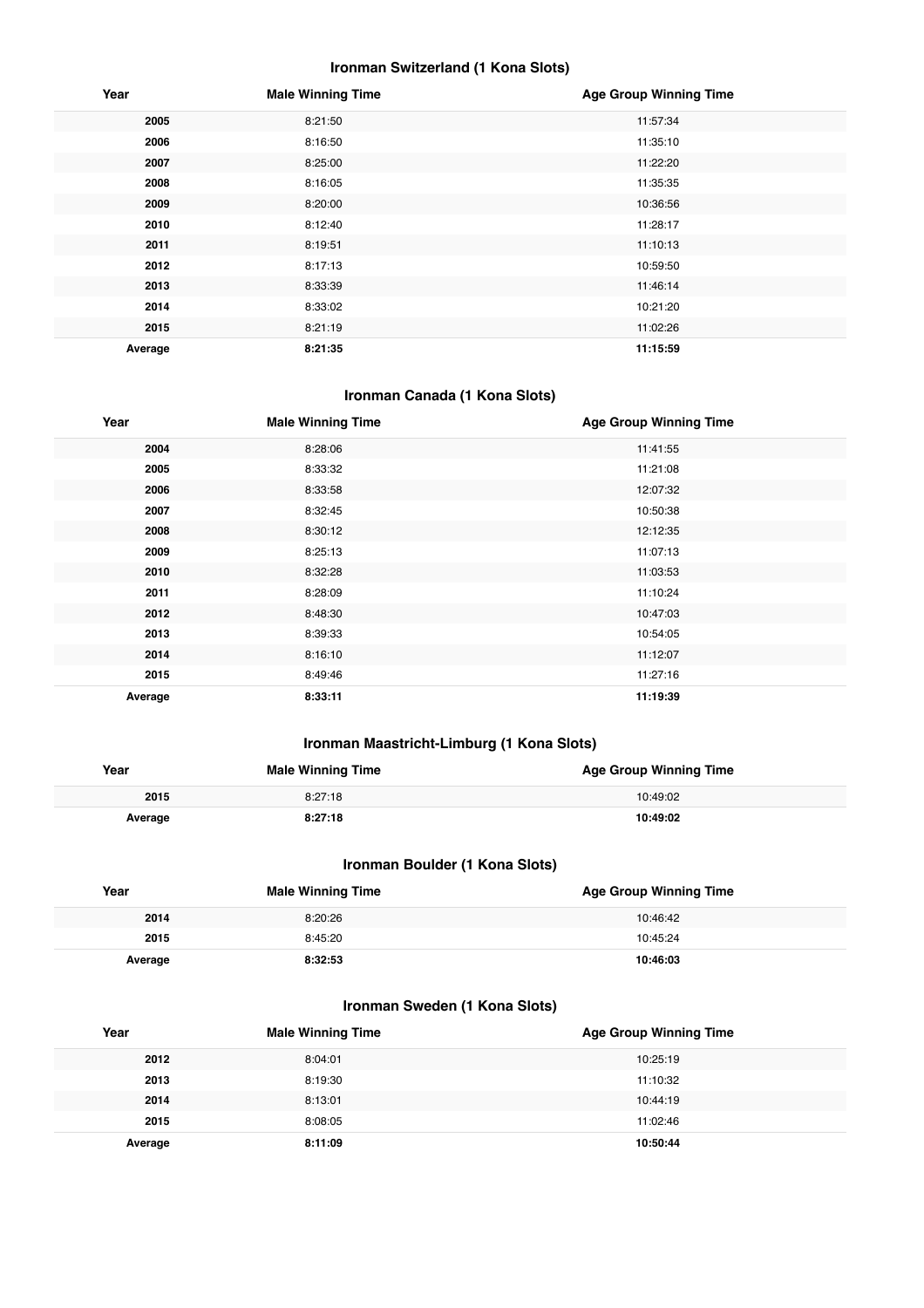## **Ironman Copenhagen (1 Kona Slots)**

| Year    | <b>Male Winning Time</b> | <b>Age Group Winning Time</b> |
|---------|--------------------------|-------------------------------|
| 2013    | 8:12:41                  | 11:33:04                      |
| 2014    | 8:03:39                  | 10:24:05                      |
| 2015    | 8:14:56                  | 10:54:26                      |
| Average | 8:10:25                  | 10:57:11                      |

## **Ironman Coeur d'Alene (1 Kona Slots)**

| Year    | <b>Male Winning Time</b> | <b>Age Group Winning Time</b> |
|---------|--------------------------|-------------------------------|
| 2003    | 8:40:59                  | 12:16:30                      |
| 2005    | 8:23:29                  | 12:35:04                      |
| 2006    | 9:07:05                  | 12:18:30                      |
| 2007    | 8:33:32                  | 12:17:59                      |
| 2008    | 8:34:22                  | 11:44:22                      |
| 2009    | 8:32:12                  | 11:42:03                      |
| 2010    | 8:24:40                  | 11:36:03                      |
| 2011    | 8:19:48                  | 11:29:33                      |
| 2012    | 8:32:29                  | 11:38:20                      |
| 2013    | 8:17:31                  | 11:26:46                      |
| 2014    | 8:25:44                  | 10:59:41                      |
| 2015    | 8:20:35                  | 11:23:54                      |
| Average | 8:31:02                  | 11:47:23                      |

## **Ironman Mont-Tremblant (1 Kona Slots)**

| Year    | <b>Male Winning Time</b> | <b>Age Group Winning Time</b> |
|---------|--------------------------|-------------------------------|
| 2012    | 8:40:48                  | 11:01:23                      |
| 2013    | 8:26:06                  | 11:23:46                      |
| 2014    | 8:16:17                  | 11:05:45                      |
| 2015    | 8:17:37                  | 11:05:35                      |
| Average | 8:25:12                  | 11:09:07                      |

Results from Ironman.com. Tables compiled by Russ Cox (russell.m.cox@gmail.com) for www.coachcox.co.uk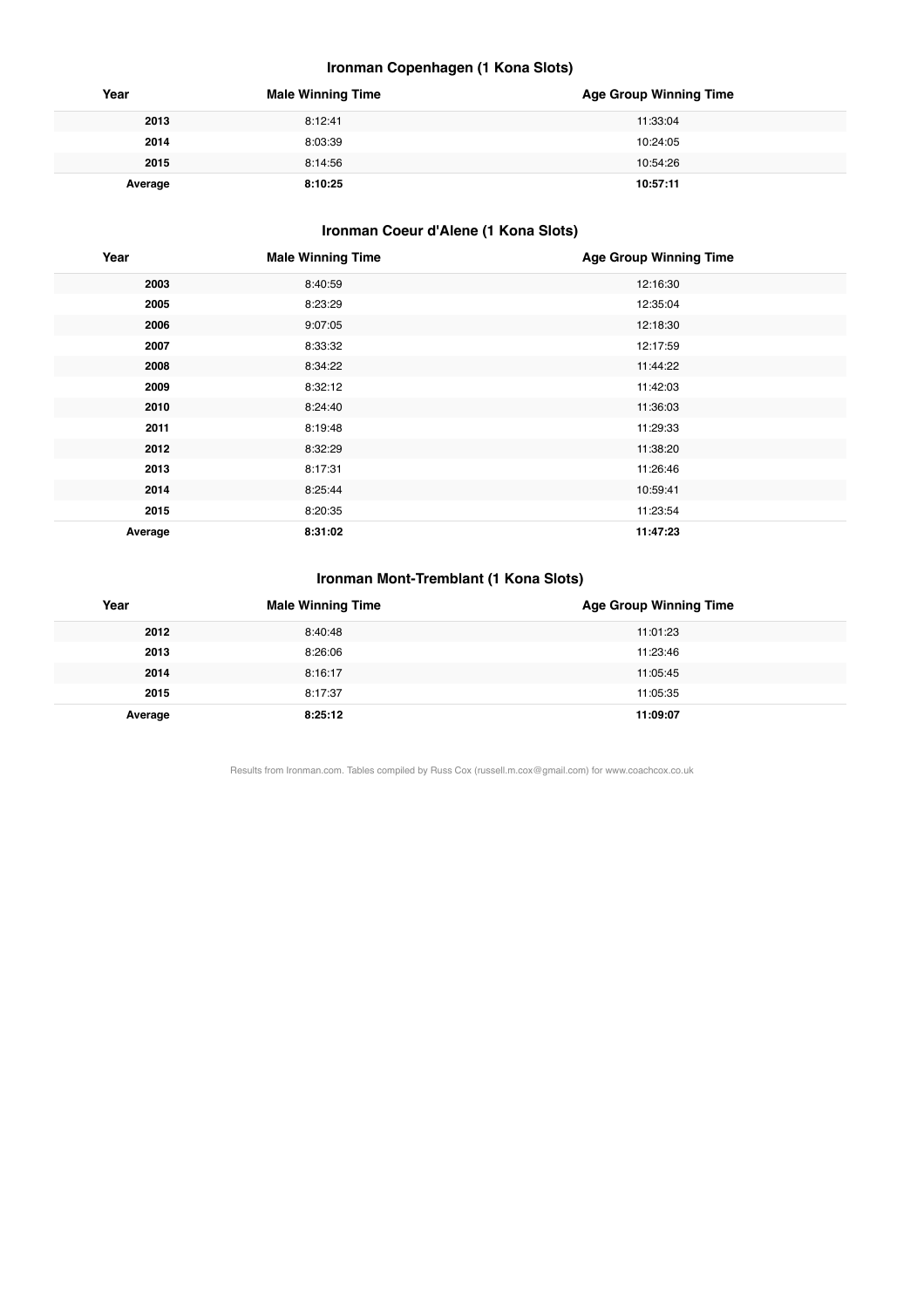## M60-64 Average Top 10 and Kona Qualifying Splits

## **Ironman Vichy Position Average Swim Average Bike Average Run Average Overall Male Winner 0:54:34 4:31:24 2:52:34 8:23:49 1st Age Grouper 1:14:00 5:36:42 4:20:12 11:20:29** 2nd Age Grouper 1:12:32 6:04:40 4:36:28 12:04:54 3rd Age Grouper 1:17:24 5:49:03 5:37:12 12:58:07 4th Age Grouper 1:18:33 6:33:13 4:50:02 13:00:08 5th Age Grouper 1:34:18 6:34:11 5:08:19 13:31:36 6th Age Grouper 1:32:19 6:33:28 6:08:33 14:28:31 7th Age Grouper 1:29:41 6:41:44 6:11:34 14:40:17 8th Age Grouper 1:28:39 1:28:39 7:35:34 5:41:51 15:02:00 9th Age Grouper 1:37:08 7:41:06 5:50:59 15:29:30 10th Age Grouper 1:21:13 7:16:32 6:36:05 15:31:36 **Kona Qualifier Average 1:14:00 5:36:42 4:20:12 11:20:29 Top 10 Age Grouper Average 1:24:34 6:38:37 5:30:07 13:48:42**

#### **Ironman Muskoka**

| <b>Position</b>               | <b>Average Swim</b> | <b>Average Bike</b> | <b>Average Run</b> | <b>Average Overall</b> |
|-------------------------------|---------------------|---------------------|--------------------|------------------------|
| <b>Male Winner</b>            | 0:59:23             | 5:06:21             | 3:07:48            | 9:19:28                |
| <b>1st Age Grouper</b>        | 1:16:47             | 6:11:12             | 4:33:59            | 12:14:22               |
| 2nd Age Grouper               | 1:09:05             | 6:19:09             | 4:37:43            | 12:23:11               |
| 3rd Age Grouper               | 1:11:06             | 6:25:17             | 4:39:49            | 12:25:49               |
| 4th Age Grouper               | 1:11:40             | 6:13:09             | 4:51:38            | 12:32:28               |
| 5th Age Grouper               | 1:16:43             | 6:36:18             | 4:29:50            | 12:36:22               |
| 6th Age Grouper               | 1:27:22             | 6:45:41             | 4:57:13            | 13:28:56               |
| 7th Age Grouper               | 1:23:07             | 6:23:21             | 5:36:16            | 13:33:01               |
| 8th Age Grouper               | 1:23:10             | 7:02:11             | 5:11:24            | 14:00:23               |
| 9th Age Grouper               | 1:22:22             | 6:20:58             | 6:08:00            | 14:09:09               |
| 10th Age Grouper              | 1:12:35             | 6:51:25             | 5:48:00            | 14:13:32               |
| <b>Kona Qualifier Average</b> | 1:12:56             | 6:15:10             | 4:35:51            | 12:18:46               |
| Top 10 Age Grouper Average    | 1:17:23             | 6:30:52             | 5:05:23            | 13:09:43               |

#### **Ironman Wisconsin**

| <b>Position</b>               | <b>Average Swim</b> | <b>Average Bike</b> | <b>Average Run</b> | <b>Average Overall</b> |
|-------------------------------|---------------------|---------------------|--------------------|------------------------|
| <b>Male Winner</b>            | 0:52:46             | 4:47:32             | 3:01:25            | 8:48:13                |
| <b>1st Age Grouper</b>        | 1:15:19             | 6:02:36             | 4:31:04            | 12:04:32               |
| 2nd Age Grouper               | 1:23:32             | 6:21:19             | 4:37:52            | 12:39:40               |
| 3rd Age Grouper               | 1:18:39             | 6:25:24             | 5:00:41            | 13:01:52               |
| 4th Age Grouper               | 1:26:49             | 6:32:22             | 4:59:22            | 13:18:11               |
| 5th Age Grouper               | 1:25:54             | 6:38:32             | 5:19:53            | 13:44:37               |
| 6th Age Grouper               | 1:27:30             | 6:45:08             | 5:14:19            | 13:48:17               |
| 7th Age Grouper               | 1:30:19             | 6:50:19             | 5:15:49            | 13:58:24               |
| 8th Age Grouper               | 1:31:55             | 6:46:16             | 5:26:02            | 14:03:28               |
| 9th Age Grouper               | 1:30:05             | 6:53:30             | 5:28:57            | 14:12:26               |
| 10th Age Grouper              | 1:31:59             | 7:05:11             | 5:22:15            | 14:20:13               |
| <b>Kona Qualifier Average</b> | 1:15:19             | 6:02:36             | 4:31:04            | 12:04:32               |
| Top 10 Age Grouper Average    | 1:25:54             | 6:37:04             | 5:06:37            | 13:28:48               |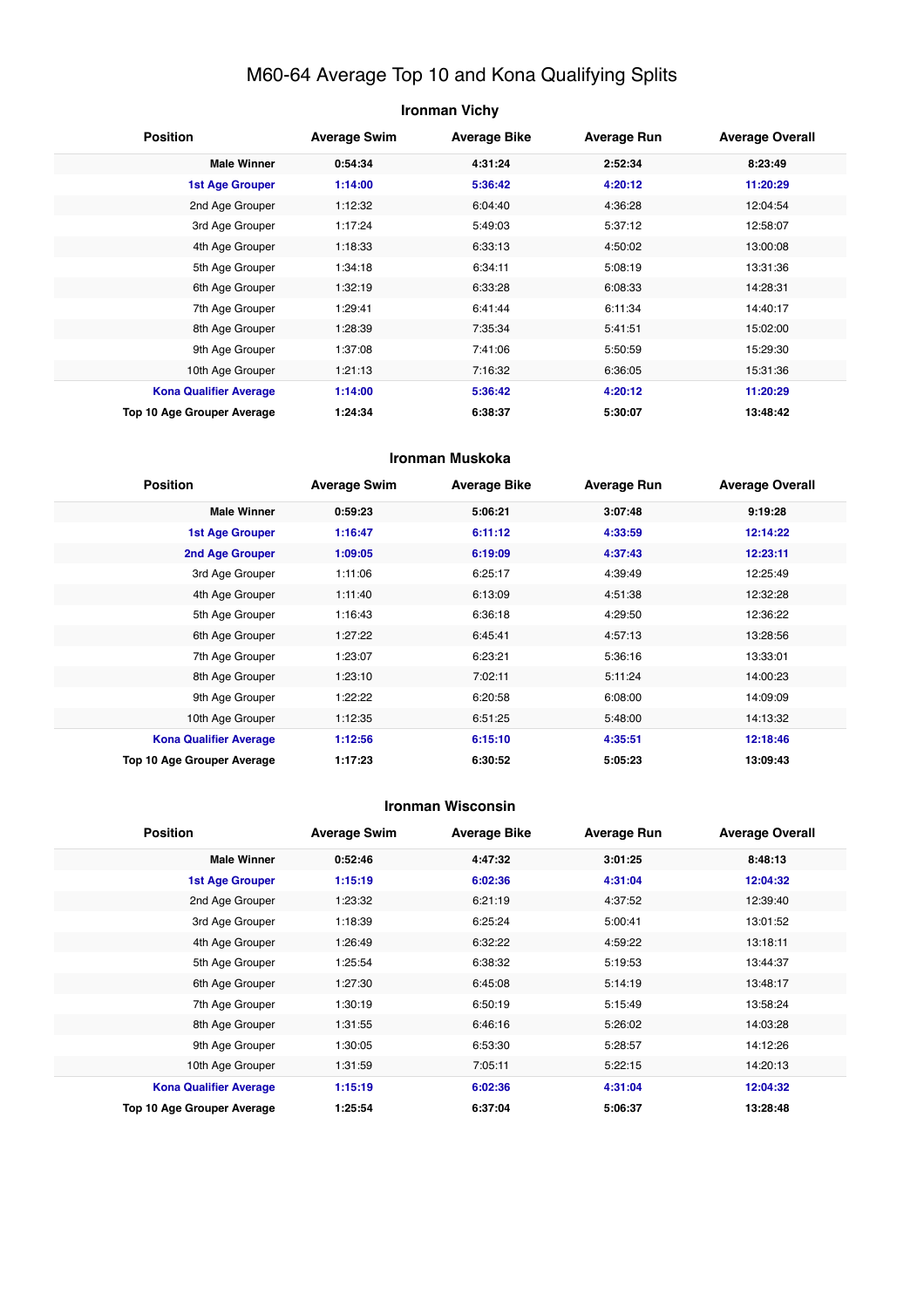## **Ironman Wales**

| <b>Position</b>               | <b>Average Swim</b> | <b>Average Bike</b> | <b>Average Run</b> | <b>Average Overall</b> |
|-------------------------------|---------------------|---------------------|--------------------|------------------------|
| <b>Male Winner</b>            | 0:49:20             | 5:08:59             | 2:56:04            | 9:02:14                |
| <b>1st Age Grouper</b>        | 1:16:30             | 6:28:02             | 4:14:04            | 12:18:16               |
| 2nd Age Grouper               | 1:18:25             | 6:51:12             | 4:20:36            | 12:52:37               |
| 3rd Age Grouper               | 1:17:27             | 7:07:43             | 5:02:37            | 13:51:51               |
| 4th Age Grouper               | 1:18:40             | 7:39:07             | 5:48:59            | 15:13:48               |
| 5th Age Grouper               | 1:23:54             | 7:52:42             | 6:05:09            | 15:47:28               |
| 6th Age Grouper               | 1:34:28             | 7:59:26             | 5:35:00            | 15:39:12               |
| 7th Age Grouper               | 1:28:02             | 7:42:51             | 5:57:05            | 15:45:36               |
| 8th Age Grouper               | 1:18:21             | 8:36:37             | 5:19:51            | 15:45:04               |
| 9th Age Grouper               | 1:16:50             | 8:23:25             | 6:07:42            | 16:15:49               |
| 10th Age Grouper              | 1:13:01             | 7:50:22             | 6:41:57            | 16:19:01               |
| <b>Kona Qualifier Average</b> | 1:16:30             | 6:28:02             | 4:14:04            | 12:18:16               |
| Top 10 Age Grouper Average    | 1:20:34             | 7:22:59             | 5:15:38            | 14:25:02               |

#### **Ironman Lake Tahoe**

| <b>Position</b>               | <b>Average Swim</b> | <b>Average Bike</b> | <b>Average Run</b> | <b>Average Overall</b> |
|-------------------------------|---------------------|---------------------|--------------------|------------------------|
| <b>Male Winner</b>            | 0:56:06             | 5:02:47             | 3:11:51            | 9:17:18                |
| <b>1st Age Grouper</b>        | 1:07:29             | 6:11:25             | 4:28:41            | 12:01:33               |
| 2nd Age Grouper               | 1:11:24             | 6:37:12             | 4:43:03            | 12:46:06               |
| 3rd Age Grouper               | 1:16:59             | 6:55:03             | 4:56:26            | 13:30:50               |
| 4th Age Grouper               | 1:21:10             | 7:10:31             | 5:21:48            | 14:20:49               |
| 5th Age Grouper               | 1:18:28             | 7:24:19             | 5:21:31            | 14:40:16               |
| 6th Age Grouper               | 1:17:08             | 7:28:56             | 5:41:29            | 14:52:03               |
| 7th Age Grouper               | 1:26:49             | 7:18:50             | 5:48:29            | 14:57:53               |
| 8th Age Grouper               | 1:38:13             | 7:27:19             | 5:22:07            | 15:04:02               |
| 9th Age Grouper               | 1:28:44             | 7:12:54             | 6:01:46            | 15:09:08               |
| 10th Age Grouper              | 1:29:51             | 7:15:27             | 6:08:01            | 15:18:24               |
| <b>Kona Qualifier Average</b> | 1:09:26             | 6:24:18             | 4:35:52            | 12:23:49               |
| Top 10 Age Grouper Average    | 1:21:37             | 7:06:12             | 5:23:20            | 14:16:06               |

#### **Ironman Mallorca**

| <b>Position</b>               | <b>Average Swim</b> | <b>Average Bike</b> | <b>Average Run</b> | <b>Average Overall</b> |
|-------------------------------|---------------------|---------------------|--------------------|------------------------|
| <b>Male Winner</b>            | 0:47:41             | 4:41:48             | 2:51:33            | 8:25:42                |
| <b>1st Age Grouper</b>        | 1:13:48             | 5:34:24             | 3:59:59            | 10:59:58               |
| 2nd Age Grouper               | 1:06:12             | 5:44:40             | 4:20:12            | 11:23:50               |
| 3rd Age Grouper               | 1:16:46             | 6:07:33             | 4:17:57            | 11:56:54               |
| 4th Age Grouper               | 1:14:05             | 6:11:08             | 4:50:11            | 12:30:20               |
| 5th Age Grouper               | 1:20:04             | 6:24:51             | 4:38:47            | 12:39:48               |
| 6th Age Grouper               | 1:20:14             | 6:31:49             | 5:02:52            | 13:12:02               |
| 7th Age Grouper               | 1:23:46             | 6:10:04             | 5:26:51            | 13:20:10               |
| 8th Age Grouper               | 1:26:33             | 6:45:44             | 4:54:21            | 13:24:54               |
| 9th Age Grouper               | 1:31:18             | 7:00:52             | 5:22:52            | 14:14:30               |
| 10th Age Grouper              | 1:18:58             | 7:00:27             | 5:41:46            | 14:19:41               |
| <b>Kona Qualifier Average</b> | 1:13:48             | 5:34:24             | 3:59:59            | 10:59:58               |
| Top 10 Age Grouper Average    | 1:19:10             | 6:21:09             | 4:51:35            | 12:48:12               |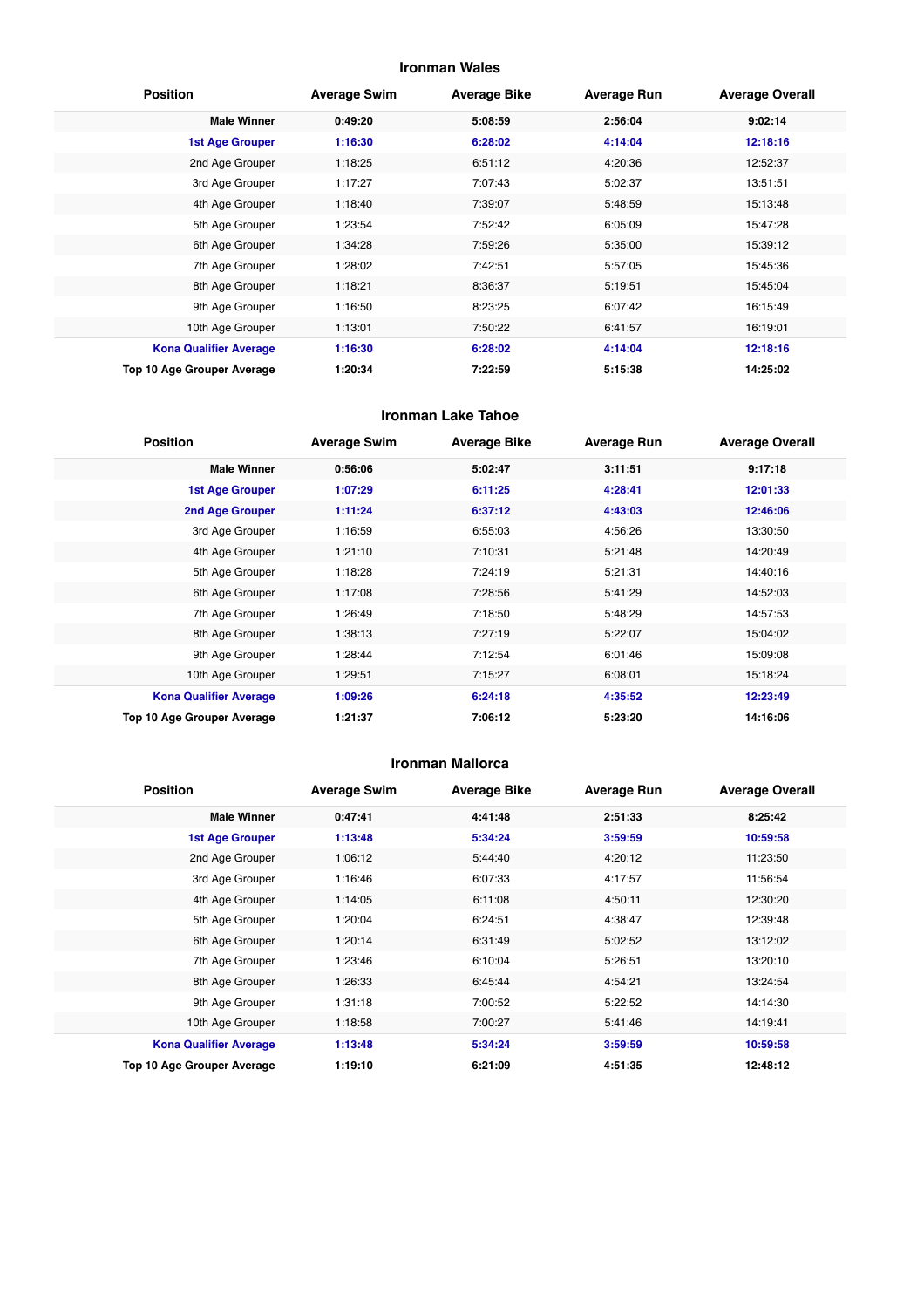## **Ironman Chattanooga**

| <b>Position</b>               | <b>Average Swim</b> | <b>Average Bike</b> | <b>Average Run</b> | <b>Average Overall</b> |
|-------------------------------|---------------------|---------------------|--------------------|------------------------|
| <b>Male Winner</b>            | 0:42:50             | 4:33:53             | 2:49:16            | 8:10:32                |
| <b>1st Age Grouper</b>        | 0:59:33             | 5:42:47             | 4:11:33            | 11:02:18               |
| 2nd Age Grouper               | 1:09:09             | 5:44:05             | 4:27:03            | 11:31:48               |
| 3rd Age Grouper               | 1:05:29             | 5:30:33             | 4:45:22            | 11:35:06               |
| 4th Age Grouper               | 1:06:12             | 5:44:58             | 4:35:45            | 11:37:29               |
| 5th Age Grouper               | 1:01:38             | 5:49:41             | 4:40:06            | 11:44:04               |
| 6th Age Grouper               | 1:09:51             | 5:53:49             | 4:44:33            | 12:00:54               |
| 7th Age Grouper               | 1:09:10             | 6:12:20             | 4:29:11            | 12:09:21               |
| 8th Age Grouper               | 1:06:48             | 6:12:17             | 4:46:22            | 12:18:07               |
| 9th Age Grouper               | 1:08:16             | 6:08:14             | 4:51:11            | 12:21:38               |
| 10th Age Grouper              | 1:00:18             | 6:29:33             | 4:41:20            | 12:26:13               |
| <b>Kona Qualifier Average</b> | 1:04:21             | 5:43:26             | 4:19:18            | 11:17:03               |
| Top 10 Age Grouper Average    | 1:05:38             | 5:56:49             | 4:37:14            | 11:52:42               |

#### **Ironman Barcelona**

| <b>Position</b>               | <b>Average Swim</b> | <b>Average Bike</b> | <b>Average Run</b> | <b>Average Overall</b> |
|-------------------------------|---------------------|---------------------|--------------------|------------------------|
| <b>Male Winner</b>            | 0:50:00             | 4:25:29             | 2:44:56            | 8:03:16                |
| <b>1st Age Grouper</b>        | 1:13:43             | 5:12:19             | 4:08:00            | 10:42:11               |
| 2nd Age Grouper               | 1:07:55             | 5:20:50             | 4:09:44            | 10:44:21               |
| 3rd Age Grouper               | 1:14:45             | 5:01:26             | 4:39:05            | 11:02:25               |
| 4th Age Grouper               | 1:18:07             | 5:08:55             | 4:29:45            | 11:04:52               |
| 5th Age Grouper               | 1:10:03             | 5:37:00             | 4:29:09            | 11:24:43               |
| 6th Age Grouper               | 1:19:25             | 5:38:43             | 4:40:33            | 11:48:28               |
| 7th Age Grouper               | 1:26:37             | 5:46:12             | 4:37:27            | 12:00:19               |
| 8th Age Grouper               | 1:29:42             | 5:29:22             | 4:59:52            | 12:09:27               |
| 9th Age Grouper               | 1:23:33             | 5:53:35             | 5:00:03            | 12:25:50               |
| 10th Age Grouper              | 1:20:28             | 5:55:55             | 5:06:36            | 12:31:50               |
| <b>Kona Qualifier Average</b> | 1:13:43             | 5:12:19             | 4:08:00            | 10:42:11               |
| Top 10 Age Grouper Average    | 1:18:26             | 5:30:25             | 4:38:01            | 11:35:26               |

## **Ironman World Championship**

| <b>Position</b>               | <b>Average Swim</b> | <b>Average Bike</b> | <b>Average Run</b> | <b>Average Overall</b> |
|-------------------------------|---------------------|---------------------|--------------------|------------------------|
| <b>Male Winner</b>            | 0:52:20             | 4:31:38             | 2:50:49            | 8:19:02                |
| <b>1st Age Grouper</b>        | 1:12:43             | 5:39:09             | 3:46:08            | 10:46:37               |
| 2nd Age Grouper               | 1:09:18             | 5:46:40             | 4:01:23            | 11:06:36               |
| 3rd Age Grouper               | 1:19:38             | 5:51:15             | 3:56:37            | 11:16:19               |
| 4th Age Grouper               | 1:22:59             | 5:42:25             | 4:08:53            | 11:24:15               |
| 5th Age Grouper               | 1:21:05             | 5:51:29             | 4:07:57            | 11:30:52               |
| 6th Age Grouper               | 1:19:28             | 5:54:36             | 4:13:25            | 11:37:55               |
| 7th Age Grouper               | 1:19:04             | 6:08:20             | 4:09:01            | 11:46:19               |
| 8th Age Grouper               | 1:21:00             | 6:03:54             | 4:15:27            | 11:50:49               |
| 9th Age Grouper               | 1:22:38             | 6:15:22             | 4:10:29            | 11:59:26               |
| 10th Age Grouper              | 1:26:29             | 6:17:34             | 4:11:18            | 12:06:43               |
| <b>Kona Qualifier Average</b> | 1:12:43             | 5:39:09             | 3:46:08            | 10:46:37               |
| Top 10 Age Grouper Average    | 1:19:26             | 5:57:04             | 4:06:04            | 11:32:35               |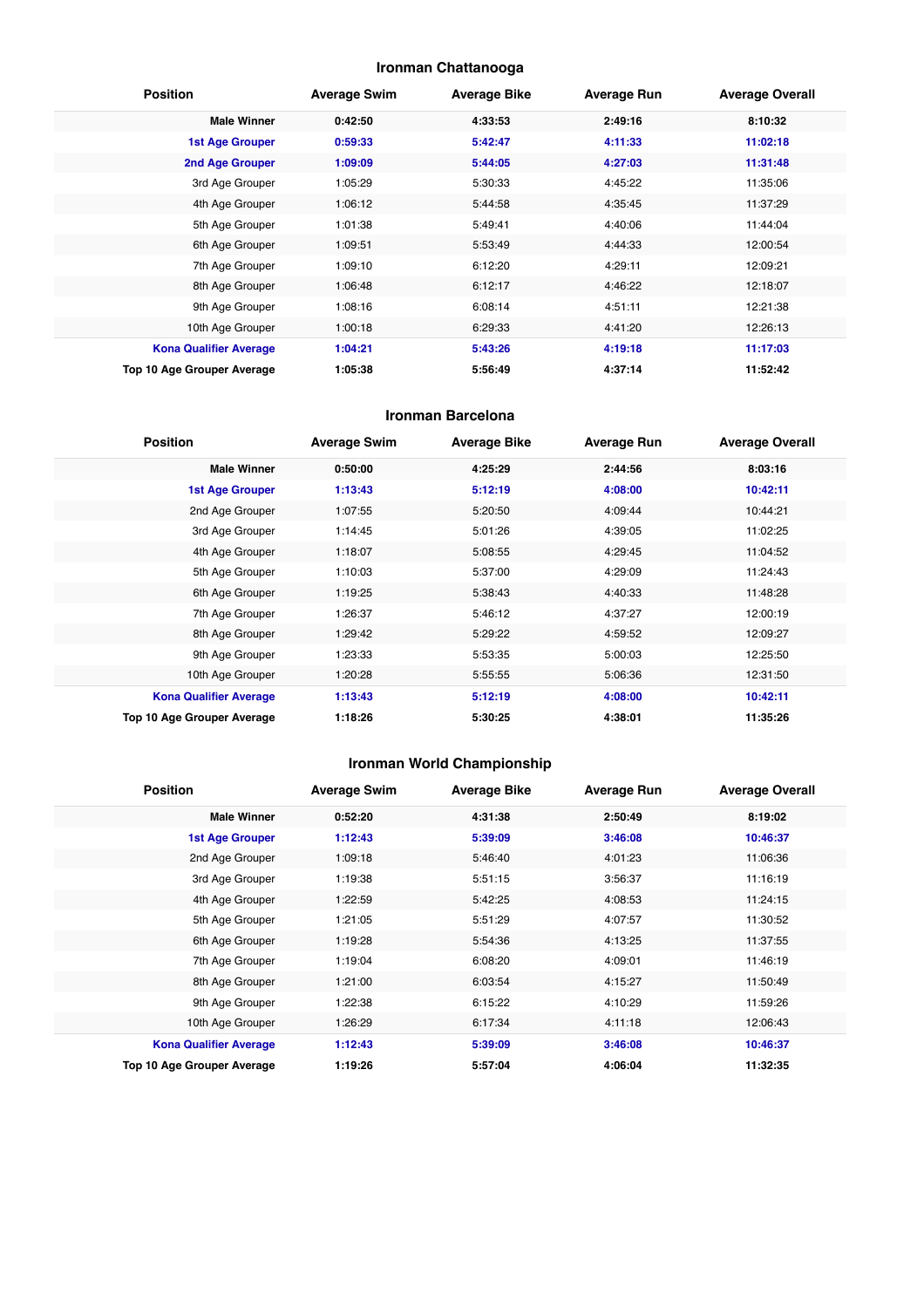## **Ironman Louisville**

| <b>Position</b>               | <b>Average Swim</b> | <b>Average Bike</b> | <b>Average Run</b> | <b>Average Overall</b> |
|-------------------------------|---------------------|---------------------|--------------------|------------------------|
| <b>Male Winner</b>            | 0:52:21             | 4:38:36             | 2:57:00            | 8:32:37                |
| <b>1st Age Grouper</b>        | 1:11:02             | 5:48:25             | 4:23:57            | 11:36:20               |
| 2nd Age Grouper               | 1:19:54             | 5:59:08             | 5:03:24            | 12:37:44               |
| 3rd Age Grouper               | 1:16:34             | 6:02:52             | 5:20:33            | 12:57:00               |
| 4th Age Grouper               | 1:25:02             | 6:30:10             | 5:11:44            | 13:28:40               |
| 5th Age Grouper               | 1:30:09             | 6:27:48             | 5:23:45            | 13:40:43               |
| 6th Age Grouper               | 1:17:20             | 6:42:38             | 5:30:54            | 13:52:01               |
| 7th Age Grouper               | 1:29:38             | 6:35:33             | 5:35:37            | 14:03:06               |
| 8th Age Grouper               | 1:28:06             | 6:55:44             | 5:29:26            | 14:14:43               |
| 9th Age Grouper               | 1:35:26             | 6:36:58             | 5:55:51            | 14:28:34               |
| 10th Age Grouper              | 1:30:28             | 6:59:01             | 5:43:02            | 14:37:05               |
| <b>Kona Qualifier Average</b> | 1:11:02             | 5:48:25             | 4:23:57            | 11:36:20               |
| Top 10 Age Grouper Average    | 1:24:22             | 6:27:49             | 5:21:49            | 13:33:36               |

## **Ironman Maryland**

| <b>Position</b>               | <b>Average Swim</b> | <b>Average Bike</b> | <b>Average Run</b> | <b>Average Overall</b> |
|-------------------------------|---------------------|---------------------|--------------------|------------------------|
| <b>Male Winner</b>            | 0:53:10             | 4:40:10             | 3:05:37            | 8:44:50                |
| <b>1st Age Grouper</b>        | 1:11:05             | 5:08:57             | 4:10:29            | 10:41:07               |
| 2nd Age Grouper               | 1:01:17             | 5:41:18             | 4:09:22            | 11:08:03               |
| 3rd Age Grouper               | 1:11:19             | 5:55:46             | 4:11:01            | 11:40:21               |
| 4th Age Grouper               | 1:03:06             | 5:40:14             | 4:57:19            | 11:53:38               |
| 5th Age Grouper               | 1:10:24             | 5:30:06             | 4:58:27            | 12:00:11               |
| 6th Age Grouper               | 1:16:51             | 5:56:15             | 4:47:29            | 12:17:06               |
| 7th Age Grouper               | 1:04:39             | 5:53:07             | 5:14:31            | 12:30:00               |
| 8th Age Grouper               | 1:43:48             | 6:09:59             | 4:40:26            | 12:52:41               |
| 9th Age Grouper               | 1:21:48             | 6:27:49             | 4:57:34            | 13:13:52               |
| 10th Age Grouper              | 1:34:20             | 6:31:10             | 4:56:14            | 13:26:15               |
| <b>Kona Qualifier Average</b> | 1:06:11             | 5:25:07             | 4:09:55            | 10:54:35               |
| Top 10 Age Grouper Average    | 1:15:51             | 5:53:28             | 4:42:17            | 12:10:19               |

#### **Ironman Los Cabos**

| <b>Position</b>               | <b>Average Swim</b> | <b>Average Bike</b> | <b>Average Run</b> | <b>Average Overall</b> |
|-------------------------------|---------------------|---------------------|--------------------|------------------------|
| <b>Male Winner</b>            | 0:50:33             | 4:38:43             | 2:53:22            | 8:26:31                |
| <b>1st Age Grouper</b>        | 1:11:29             | 5:52:47             | 4:24:43            | 11:36:56               |
| 2nd Age Grouper               | 1:17:46             | 6:00:10             | 4:35:49            | 12:02:09               |
| 3rd Age Grouper               | 0:32:59             | 2:56:28             | 8:37:37            | 12:11:45               |
| 4th Age Grouper               | 1:17:30             | 6:29:25             | 4:38:49            | 12:35:13               |
| 5th Age Grouper               | 1:32:51             | 7:09:28             | 4:40:31            | 13:32:32               |
| 6th Age Grouper               | 1:10:29             | 6:50:09             | 5:30:18            | 13:47:01               |
| 7th Age Grouper               | 1:11:36             | 6:40:54             | 6:03:56            | 14:14:26               |
| 8th Age Grouper               | 1:02:45             | 6:31:42             | 5:10:31            | 12:53:45               |
| 9th Age Grouper               | 1:22:21             | 6:51:06             | 4:50:11            | 13:15:40               |
| 10th Age Grouper              | 1:14:59             | 6:47:32             | 5:16:14            | 13:29:02               |
| <b>Kona Qualifier Average</b> | 1:14:37             | 5:56:28             | 4:30:16            | 11:49:32               |
| Top 10 Age Grouper Average    | 1:11:08             | 6:07:35             | 5:25:54            | 12:55:12               |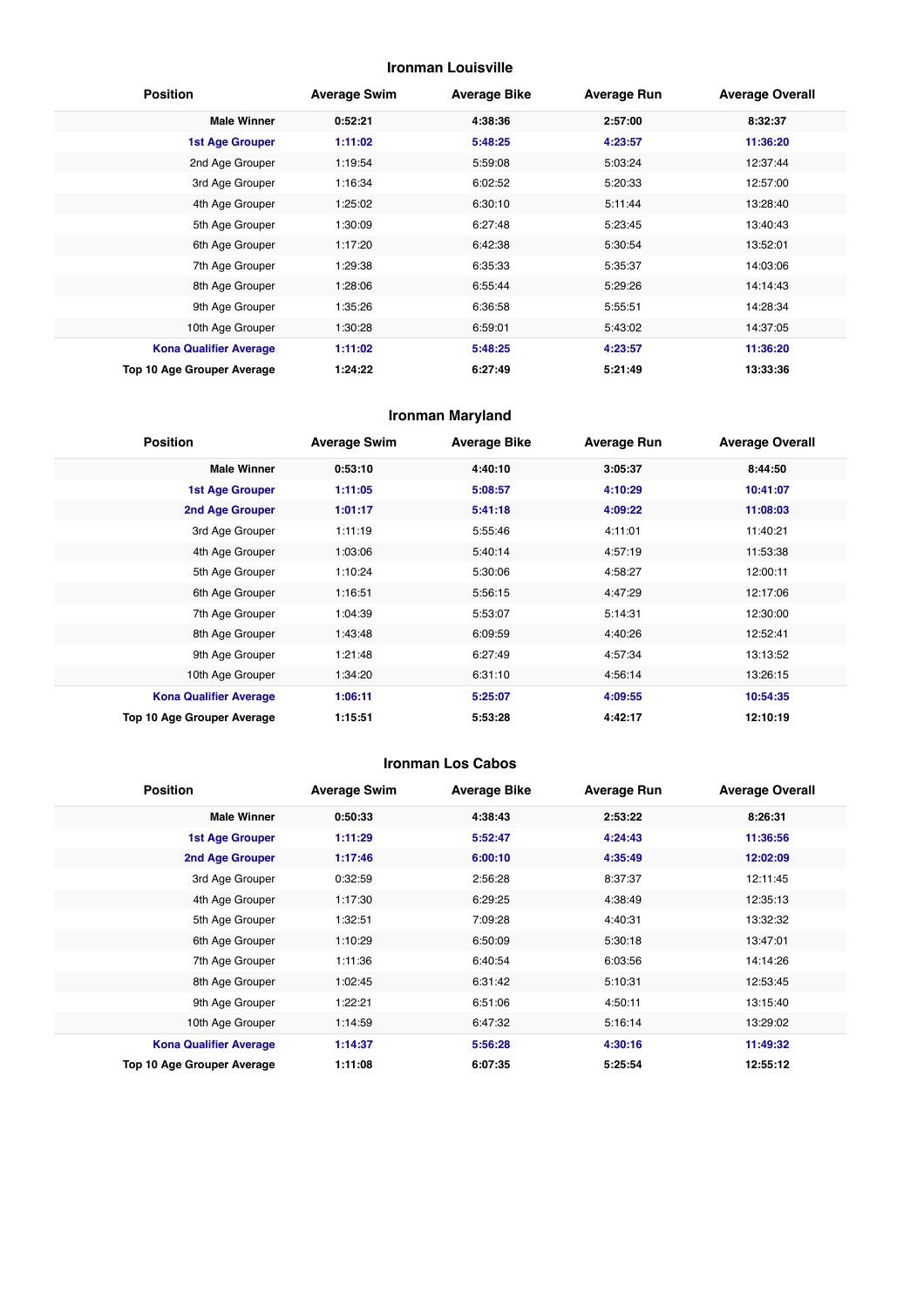## **Ironman Florida**

| <b>Position</b>               | <b>Average Swim</b> | <b>Average Bike</b> | <b>Average Run</b> | <b>Average Overall</b> |
|-------------------------------|---------------------|---------------------|--------------------|------------------------|
| <b>Male Winner</b>            | 0:51:09             | 4:27:24             | 2:54:25            | 8:12:58                |
| <b>1st Age Grouper</b>        | 1:05:04             | 5:24:25             | 4:10:36            | 10:52:51               |
| 2nd Age Grouper               | 1:07:20             | 5:31:30             | 4:19:46            | 11:11:37               |
| 3rd Age Grouper               | 1:08:37             | 5:34:46             | 4:25:21            | 11:22:09               |
| 4th Age Grouper               | 1:15:30             | 5:35:49             | 4:43:20            | 11:49:21               |
| 5th Age Grouper               | 1:12:25             | 5:50:56             | 4:47:02            | 12:04:43               |
| 6th Age Grouper               | 1:12:46             | 6:02:13             | 4:44:05            | 12:15:24               |
| 7th Age Grouper               | 1:15:54             | 5:58:05             | 5:04:46            | 12:34:19               |
| 8th Age Grouper               | 1:20:50             | 6:05:39             | 5:02:04            | 12:47:15               |
| 9th Age Grouper               | 1:14:30             | 6:08:15             | 5:13:39            | 12:54:58               |
| 10th Age Grouper              | 1:20:02             | 6:15:45             | 5:13:12            | 13:08:24               |
| <b>Kona Qualifier Average</b> | 1:06:12             | 5:27:58             | 4:15:11            | 11:02:14               |
| Top 10 Age Grouper Average    | 1:13:18             | 5:50:44             | 4:46:23            | 12:06:06               |

#### **Ironman Fortaleza**

| <b>Position</b>               | <b>Average Swim</b> | <b>Average Bike</b> | <b>Average Run</b> | <b>Average Overall</b> |
|-------------------------------|---------------------|---------------------|--------------------|------------------------|
| <b>Male Winner</b>            | 0:52:20             | 4:32:09             | 3:02:22            | 8:30:15                |
| <b>1st Age Grouper</b>        | 1:16:30             | 5:56:27             | 4:40:20            | 12:04:40               |
| 2nd Age Grouper               | 1:05:03             | 5:52:51             | 5:22:59            | 12:32:40               |
| 3rd Age Grouper               | 1:24:18             | 5:32:36             | 5:42:23            | 12:51:27               |
| 4th Age Grouper               | 1:24:38             | 6:21:44             | 5:04:04            | 12:59:24               |
| 5th Age Grouper               | 1:57:36             | 6:28:38             | 5:03:09            | 13:40:29               |
| 6th Age Grouper               | 2:16:03             | 6:13:52             | 5:42:52            | 14:25:08               |
| 7th Age Grouper               | 1:00:10             | 8:21:30             | 5:30:21            | 15:09:28               |
| 8th Age Grouper               | 1:40:00             | 7:40:06             | 5:43:18            | 15:29:37               |
| 9th Age Grouper               | 1:41:57             | 6:29:28             | 7:01:23            | 15:31:01               |
| 10th Age Grouper              | 2:26:05             | 7:15:56             | 5:55:14            | 15:57:23               |
| <b>Kona Qualifier Average</b> | 1:16:30             | 5:56:27             | 4:40:20            | 12:04:40               |
| Top 10 Age Grouper Average    | 1:37:14             | 6:37:18             | 5:34:36            | 14:04:07               |

## **Ironman Malaysia**

| <b>Position</b>               | <b>Average Swim</b> | <b>Average Bike</b> | <b>Average Run</b> | <b>Average Overall</b> |
|-------------------------------|---------------------|---------------------|--------------------|------------------------|
| <b>Male Winner</b>            | 0:49:49             | 4:40:31             | 3:05:37            | 8:41:53                |
| <b>1st Age Grouper</b>        | 1:27:24             | 6:13:34             | 3:56:05            | 11:50:35               |
| 2nd Age Grouper               | 1:18:35             | 6:32:52             | 4:47:16            | 12:54:21               |
| 3rd Age Grouper               | 1:32:42             | 6:31:20             | 4:49:05            | 13:02:34               |
| 4th Age Grouper               | 1:11:50             | 6:41:45             | 5:03:10            | 13:09:08               |
| 5th Age Grouper               | 1:33:11             | 6:39:02             | 4:53:04            | 13:18:51               |
| 6th Age Grouper               | 1:37:49             | 6:35:02             | 5:01:35            | 13:42:53               |
| 7th Age Grouper               | 1:32:58             | 6:32:52             | 5:19:57            | 13:48:45               |
| 8th Age Grouper               | 1:17:33             | 7:55:46             | 4:47:32            | 14:11:17               |
| 9th Age Grouper               | 1:34:00             | 6:56:12             | 5:29:39            | 14:17:20               |
| 10th Age Grouper              | 1:22:36             | 8:04:42             | 4:41:59            | 14:23:45               |
| <b>Kona Qualifier Average</b> | 1:27:24             | 6:13:34             | 3:56:05            | 11:50:35               |
| Top 10 Age Grouper Average    | 1:26:51             | 6:52:18             | 4:52:56            | 13:27:56               |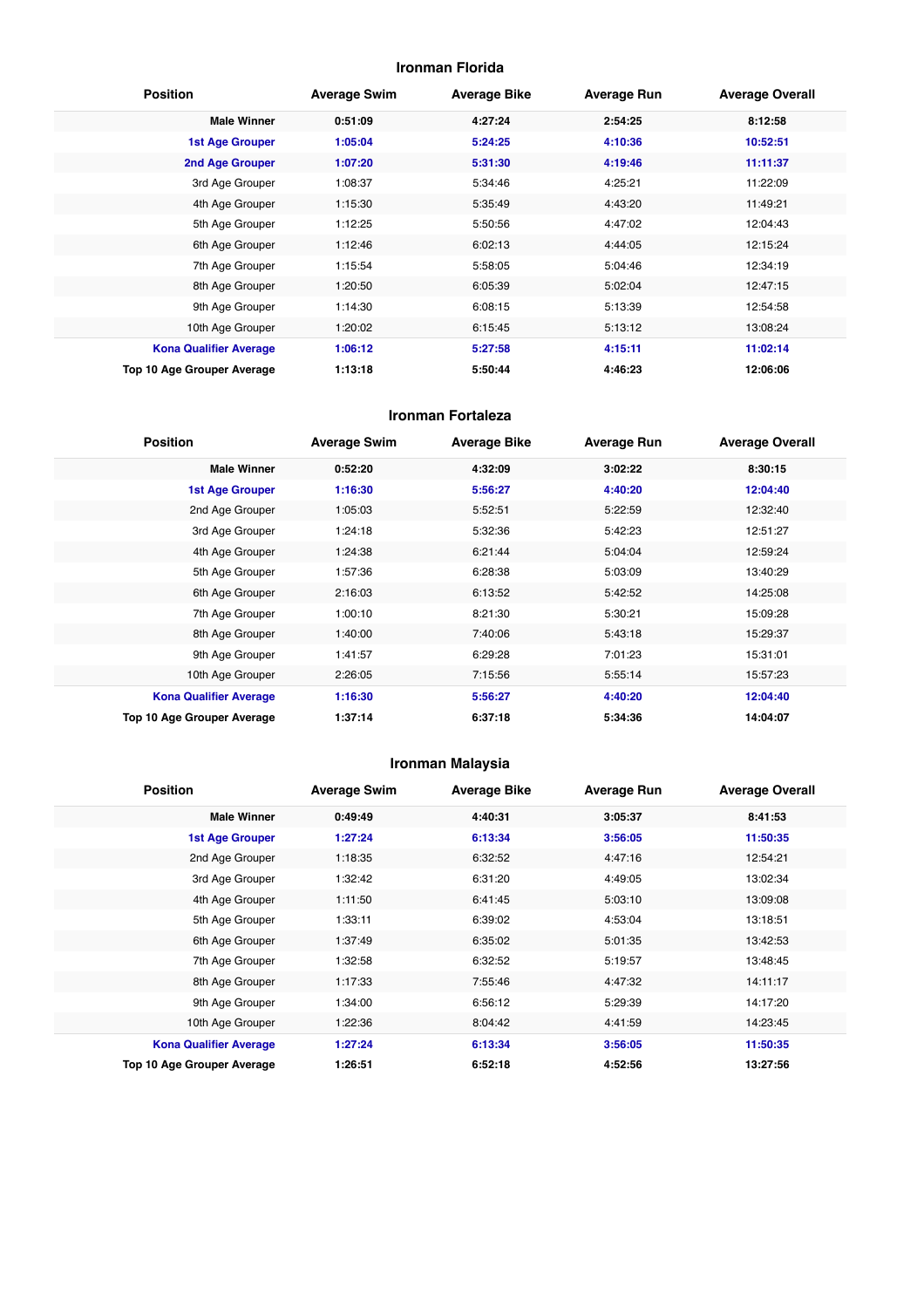#### **Ironman Arizona**

| <b>Position</b>               | <b>Average Swim</b> | <b>Average Bike</b> | <b>Average Run</b> | <b>Average Overall</b> |
|-------------------------------|---------------------|---------------------|--------------------|------------------------|
| <b>Male Winner</b>            | 0:50:41             | 4:29:35             | 2:49:35            | 8:13:52                |
| <b>1st Age Grouper</b>        | 1:15:47             | 5:48:50             | 4:15:01            | 11:31:31               |
| 2nd Age Grouper               | 1:16:28             | 5:57:02             | 4:24:28            | 11:50:55               |
| 3rd Age Grouper               | 1:21:08             | 5:56:48             | 4:41:25            | 12:11:21               |
| 4th Age Grouper               | 1:20:59             | 6:06:14             | 4:43:53            | 12:26:16               |
| 5th Age Grouper               | 1:22:26             | 6:05:04             | 5:03:04            | 12:43:51               |
| 6th Age Grouper               | 1:23:10             | 6:13:16             | 5:04:09            | 12:56:15               |
| 7th Age Grouper               | 1:24:38             | 6:20:01             | 5:15:23            | 13:15:21               |
| 8th Age Grouper               | 1:26:48             | 6:17:53             | 5:14:41            | 13:15:40               |
| 9th Age Grouper               | 1:21:07             | 6:33:27             | 5:25:27            | 13:36:44               |
| 10th Age Grouper              | 1:22:18             | 6:17:45             | 5:40:13            | 13:38:39               |
| <b>Kona Qualifier Average</b> | 1:16:32             | 5:53:15             | 4:20:09            | 11:42:25               |
| Top 10 Age Grouper Average    | 1:21:17             | 6:09:30             | 4:58:32            | 12:44:16               |

#### **Ironman Cozumel**

| <b>Position</b>               | <b>Average Swim</b> | <b>Average Bike</b> | <b>Average Run</b> | <b>Average Overall</b> |
|-------------------------------|---------------------|---------------------|--------------------|------------------------|
| <b>Male Winner</b>            | 0:49:06             | 4:38:56             | 2:53:19            | 8:12:56                |
| <b>1st Age Grouper</b>        | 1:12:31             | 5:45:06             | 4:18:08            | 11:25:44               |
| 2nd Age Grouper               | 1:12:00             | 5:51:13             | 4:39:49            | 11:52:52               |
| 3rd Age Grouper               | 1:17:41             | 6:20:09             | 4:23:59            | 12:15:07               |
| 4th Age Grouper               | 1:21:36             | 5:58:53             | 5:05:12            | 12:38:28               |
| 5th Age Grouper               | 1:16:39             | 6:12:16             | 5:33:42            | 13:17:23               |
| 6th Age Grouper               | 1:22:16             | 6:57:14             | 5:13:08            | 13:35:35               |
| 7th Age Grouper               | 1:14:21             | 6:53:58             | 5:29:42            | 13:51:56               |
| 8th Age Grouper               | 1:09:36             | 6:51:42             | 5:41:47            | 14:07:01               |
| 9th Age Grouper               | 1:18:30             | 6:56:25             | 6:01:54            | 14:34:24               |
| 10th Age Grouper              | 1:27:42             | 6:53:27             | 6:11:14            | 14:48:57               |
| <b>Kona Qualifier Average</b> | 1:12:31             | 5:45:06             | 4:18:08            | 11:25:44               |
| Top 10 Age Grouper Average    | 1:17:17             | 6:28:02             | 5:15:51            | 13:14:45               |

#### **Ironman Western Australia**

| <b>Position</b>               | <b>Average Swim</b> | <b>Average Bike</b> | <b>Average Run</b> | <b>Average Overall</b> |
|-------------------------------|---------------------|---------------------|--------------------|------------------------|
| <b>Male Winner</b>            | 0:49:56             | 4:31:17             | 2:50:16            | 8:13:36                |
| <b>1st Age Grouper</b>        | 1:11:13             | 5:32:28             | 4:03:54            | 10:52:14               |
| 2nd Age Grouper               | 1:21:01             | 6:00:46             | 4:37:46            | 12:08:05               |
| 3rd Age Grouper               | 1:16:36             | 6:13:24             | 4:59:40            | 12:37:03               |
| 4th Age Grouper               | 1:17:36             | 6:08:20             | 5:09:29            | 12:45:14               |
| 5th Age Grouper               | 1:17:56             | 6:11:59             | 5:33:49            | 13:14:13               |
| 6th Age Grouper               | 1:21:36             | 6:27:34             | 5:27:22            | 13:26:33               |
| 7th Age Grouper               | 1:18:27             | 6:27:29             | 5:30:06            | 13:26:58               |
| 8th Age Grouper               | 1:20:41             | 6:29:19             | 5:38:51            | 13:40:56               |
| 9th Age Grouper               | 1:22:05             | 6:39:39             | 5:41:47            | 13:57:23               |
| 10th Age Grouper              | 1:22:33             | 6:35:25             | 5:57:17            | 14:09:01               |
| <b>Kona Qualifier Average</b> | 1:11:13             | 5:32:28             | 4:03:54            | 10:52:14               |
| Top 10 Age Grouper Average    | 1:18:47             | 6:15:08             | 5:13:14            | 12:57:03               |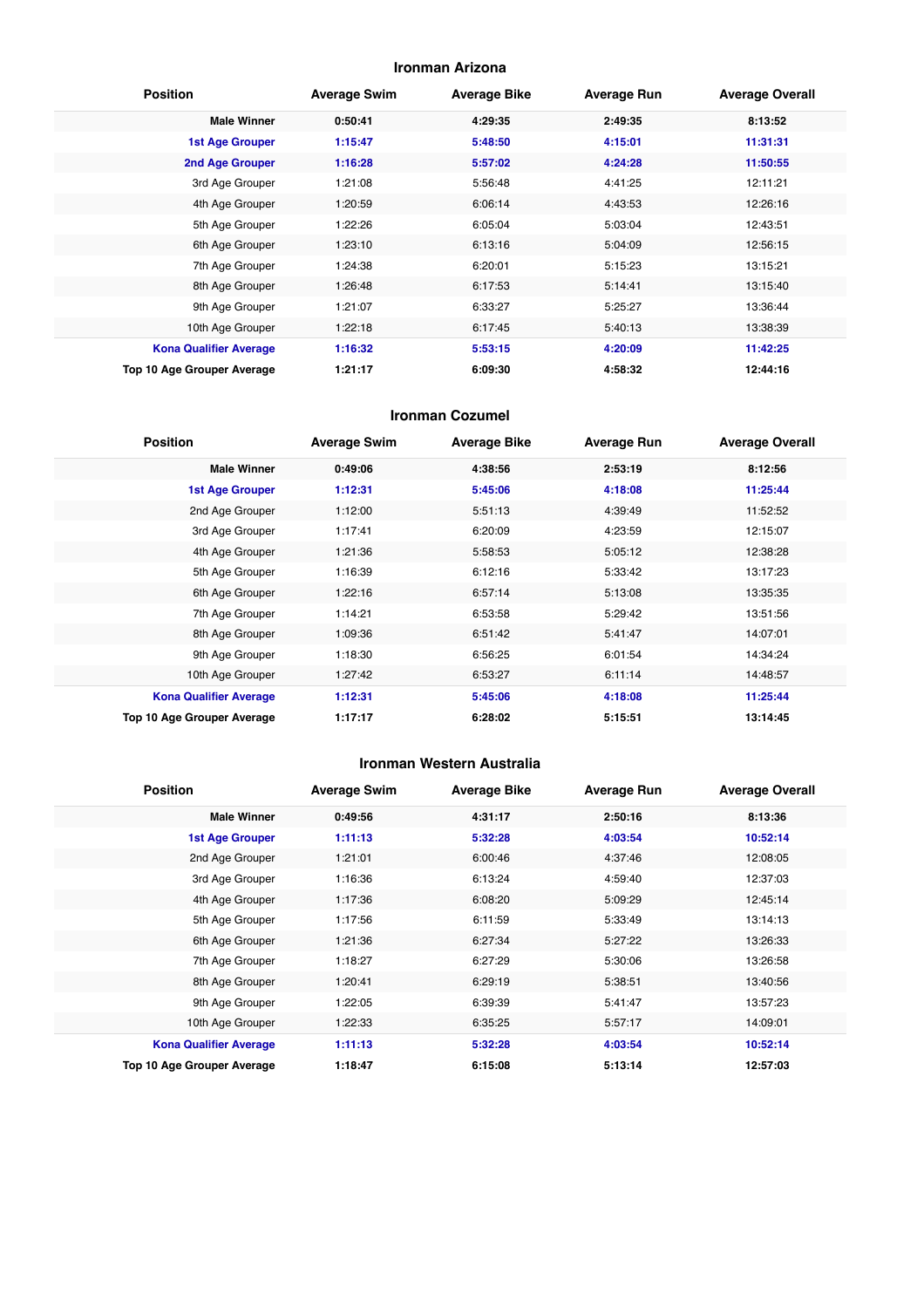## **Ironman New Zealand**

| <b>Position</b>               | <b>Average Swim</b> | <b>Average Bike</b> | <b>Average Run</b> | <b>Average Overall</b> |
|-------------------------------|---------------------|---------------------|--------------------|------------------------|
| <b>Male Winner</b>            | 0:48:04             | 4:41:22             | 2:48:44            | 8:22:46                |
| <b>1st Age Grouper</b>        | 1:10:15             | 5:47:35             | 4:09:34            | 11:17:48               |
| 2nd Age Grouper               | 1:12:31             | 6:03:52             | 4:27:56            | 11:54:55               |
| 3rd Age Grouper               | 1:17:55             | 6:13:38             | 4:28:24            | 12:13:07               |
| 4th Age Grouper               | 1:17:44             | 6:27:31             | 5:29:23            | 12:31:34               |
| 5th Age Grouper               | 1:19:08             | 6:28:15             | 4:46:47            | 12:48:00               |
| 6th Age Grouper               | 1:13:53             | 6:23:05             | 5:10:00            | 13:00:38               |
| 7th Age Grouper               | 1:16:52             | 6:35:45             | 5:08:15            | 13:15:31               |
| 8th Age Grouper               | 1:19:59             | 6:34:22             | 5:15:00            | 13:22:54               |
| 9th Age Grouper               | 1:30:55             | 6:36:07             | 5:21:39            | 13:44:19               |
| 10th Age Grouper              | 1:21:34             | 6:49:43             | 5:16:13            | 13:42:43               |
| <b>Kona Qualifier Average</b> | 1:10:15             | 5:47:35             | 4:09:34            | 11:17:48               |
| Top 10 Age Grouper Average    | 1:18:03             | 6:23:45             | 4:57:09            | 12:46:38               |

#### **Ironman Melbourne**

| <b>Position</b>               | <b>Average Swim</b> | <b>Average Bike</b> | <b>Average Run</b> | <b>Average Overall</b> |
|-------------------------------|---------------------|---------------------|--------------------|------------------------|
| <b>Male Winner</b>            | 0:48:36             | 4:25:06             | 2:43:51            | 8:01:05                |
| <b>1st Age Grouper</b>        | 1:04:57             | 5:12:46             | 4:06:48            | 10:34:37               |
| 2nd Age Grouper               | 1:11:23             | 5:33:16             | 3:58:05            | 10:54:30               |
| 3rd Age Grouper               | 1:08:31             | 5:38:01             | 4:26:52            | 11:27:50               |
| 4th Age Grouper               | 1:09:53             | 5:46:05             | 4:30:13            | 11:36:57               |
| 5th Age Grouper               | 1:15:37             | 5:49:35             | 4:26:39            | 11:43:16               |
| 6th Age Grouper               | 1:25:42             | 5:56:14             | 4:19:25            | 11:54:24               |
| 7th Age Grouper               | 1:14:27             | 5:53:41             | 4:45:06            | 12:05:47               |
| 8th Age Grouper               | 1:21:29             | 5:57:07             | 4:50:52            | 12:21:13               |
| 9th Age Grouper               | 1:10:46             | 6:13:12             | 4:51:57            | 12:29:42               |
| 10th Age Grouper              | 1:15:40             | 6:04:50             | 5:06:05            | 12:42:53               |
| <b>Kona Qualifier Average</b> | 1:08:10             | 5:23:01             | 4:02:26            | 10:44:33               |
| Top 10 Age Grouper Average    | 1:13:50             | 5:48:28             | 4:32:12            | 11:47:07               |

#### **Ironman South Africa**

| <b>Position</b>               | <b>Average Swim</b> | <b>Average Bike</b> | <b>Average Run</b> | <b>Average Overall</b> |
|-------------------------------|---------------------|---------------------|--------------------|------------------------|
| <b>Male Winner</b>            | 0:51:32             | 4:33:27             | 2:51:49            | 8:20:46                |
| <b>1st Age Grouper</b>        | 1:16:33             | 5:57:10             | 4:05:51            | 11:29:14               |
| 2nd Age Grouper               | 1:18:32             | 6:03:18             | 4:26:00            | 11:59:48               |
| 3rd Age Grouper               | 1:27:47             | 6:04:45             | 4:40:25            | 12:24:26               |
| 4th Age Grouper               | 1:24:02             | 6:12:50             | 5:02:33            | 12:50:24               |
| 5th Age Grouper               | 1:22:33             | 6:39:47             | 5:05:20            | 13:21:39               |
| 6th Age Grouper               | 1:33:14             | 6:50:47             | 5:13:39            | 13:55:23               |
| 7th Age Grouper               | 1:28:05             | 6:59:28             | 5:19:13            | 14:07:28               |
| 8th Age Grouper               | 1:29:54             | 7:04:20             | 5:52:33            | 14:42:28               |
| 9th Age Grouper               | 1:31:57             | 7:09:51             | 5:51:33            | 14:51:35               |
| 10th Age Grouper              | 1:31:27             | 7:12:54             | 5:46:36            | 14:58:17               |
| <b>Kona Qualifier Average</b> | 1:17:32             | 6:00:14             | 4:15:56            | 11:44:31               |
| Top 10 Age Grouper Average    | 1:25:59             | 6:34:31             | 5:04:43            | 13:20:26               |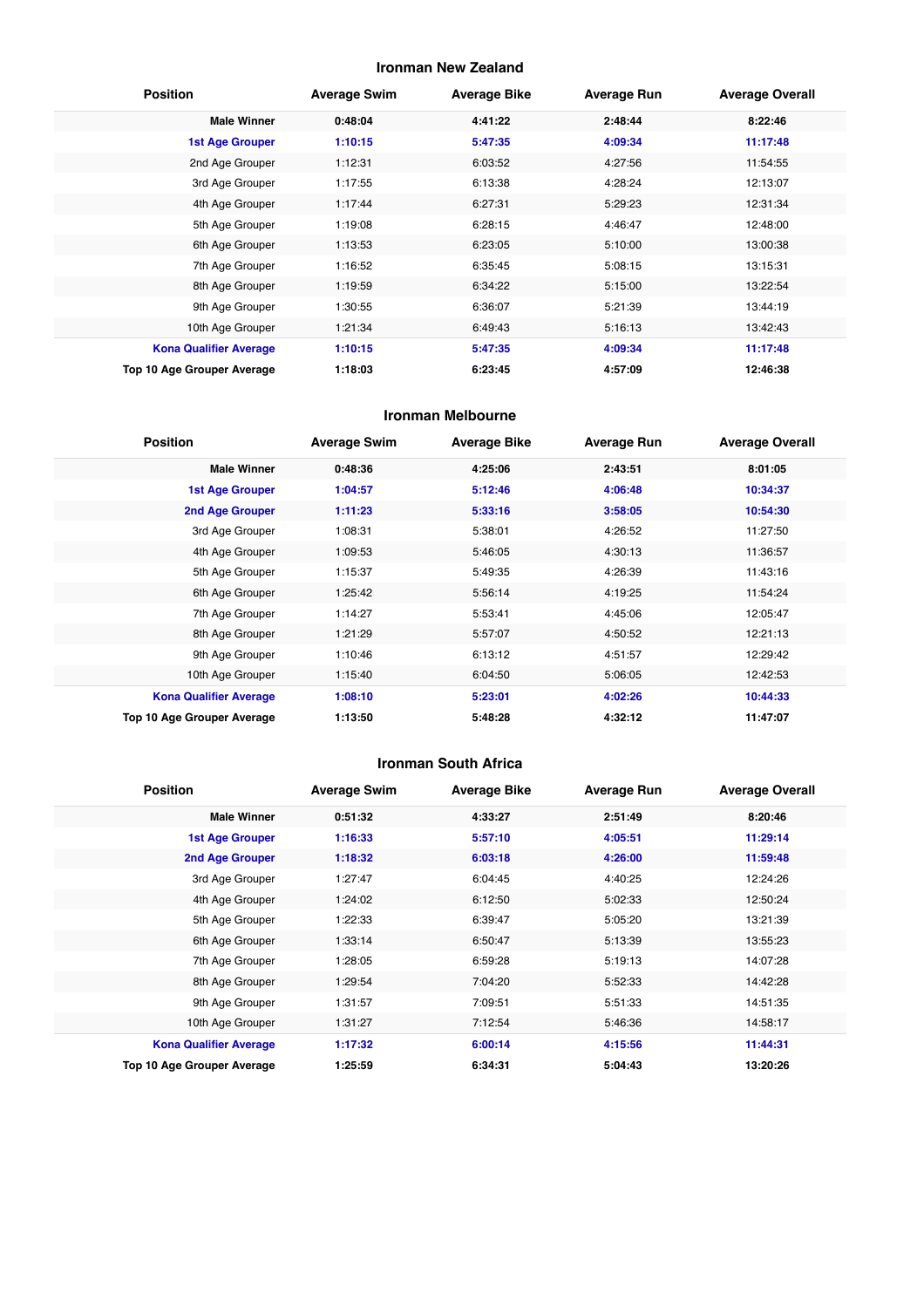#### **Ironman Australia**

| <b>Position</b>               | <b>Average Swim</b> | <b>Average Bike</b> | <b>Average Run</b> | <b>Average Overall</b> |
|-------------------------------|---------------------|---------------------|--------------------|------------------------|
| <b>Male Winner</b>            | 0:47:37             | 4:43:01             | 2:54:15            | 8:27:01                |
| <b>1st Age Grouper</b>        | 1:08:46             | 5:58:44             | 4:18:10            | 11:30:51               |
| 2nd Age Grouper               | 1:10:48             | 6:04:34             | 4:34:43            | 11:56:50               |
| 3rd Age Grouper               | 1:14:53             | 6:13:55             | 4:44:18            | 12:20:24               |
| 4th Age Grouper               | 1:12:29             | 6:20:25             | 4:58:12            | 12:37:51               |
| 5th Age Grouper               | 1:13:40             | 6:35:56             | 4:54:03            | 12:50:51               |
| 6th Age Grouper               | 1:13:11             | 5:59:48             | 5:56:53            | 13:08:49               |
| 7th Age Grouper               | 1:21:22             | 6:47:28             | 5:06:02            | 13:23:19               |
| 8th Age Grouper               | 1:17:48             | 6:38:05             | 5:14:13            | 13:18:45               |
| 9th Age Grouper               | 1:21:11             | 6:43:28             | 5:14:58            | 13:28:40               |
| 10th Age Grouper              | 1:14:37             | 6:46:26             | 5:30:15            | 13:40:48               |
| <b>Kona Qualifier Average</b> | 1:08:46             | 5:58:44             | 4:18:10            | 11:30:51               |
| Top 10 Age Grouper Average    | 1:14:48             | 6:24:23             | 5:02:43            | 12:48:36               |

#### **Ironman Texas**

| <b>Position</b>               | <b>Average Swim</b> | <b>Average Bike</b> | <b>Average Run</b> | <b>Average Overall</b> |
|-------------------------------|---------------------|---------------------|--------------------|------------------------|
| <b>Male Winner</b>            | 0:52:11             | 4:25:50             | 2:49:28            | 8:12:10                |
| <b>1st Age Grouper</b>        | 1:23:53             | 5:29:58             | 4:21:35            | 11:27:31               |
| 2nd Age Grouper               | 1:25:24             | 5:37:52             | 4:53:42            | 12:10:37               |
| 3rd Age Grouper               | 1:19:09             | 5:59:32             | 4:51:53            | 12:27:21               |
| 4th Age Grouper               | 1:24:48             | 5:53:47             | 5:20:57            | 12:53:56               |
| 5th Age Grouper               | 1:27:32             | 6:10:01             | 5:19:44            | 13:10:16               |
| 6th Age Grouper               | 1:28:58             | 5:50:10             | 5:40:06            | 13:15:56               |
| 7th Age Grouper               | 1:37:59             | 6:00:08             | 5:35:10            | 13:35:02               |
| 8th Age Grouper               | 1:32:33             | 6:18:26             | 5:37:39            | 13:45:35               |
| 9th Age Grouper               | 1:25:41             | 6:11:35             | 6:12:11            | 14:05:41               |
| 10th Age Grouper              | 1:29:45             | 6:31:42             | 5:48:22            | 14:17:18               |
| <b>Kona Qualifier Average</b> | 1:24:38             | 5:33:55             | 4:37:38            | 11:49:04               |
| Top 10 Age Grouper Average    | 1:27:34             | 6:00:19             | 5:22:08            | 13:06:55               |

#### **Ironman Lanzarote**

| <b>Position</b>               | <b>Average Swim</b> | <b>Average Bike</b> | <b>Average Run</b> | <b>Average Overall</b> |
|-------------------------------|---------------------|---------------------|--------------------|------------------------|
| <b>Male Winner</b>            | 0:49:28             | 4:57:52             | 2:53:31            | 8:46:42                |
| <b>1st Age Grouper</b>        | 1:09:31             | 6:20:59             | 3:54:34            | 11:38:21               |
| 2nd Age Grouper               | 1:16:49             | 6:34:10             | 4:43:25            | 12:48:03               |
| 3rd Age Grouper               | 1:16:46             | 7:04:11             | 4:32:04            | 13:08:48               |
| 4th Age Grouper               | 1:18:42             | 7:03:37             | 4:47:15            | 13:25:41               |
| 5th Age Grouper               | 1:19:53             | 7:13:01             | 4:54:59            | 13:47:38               |
| 6th Age Grouper               | 1:24:11             | 7:23:50             | 5:11:52            | 14:19:43               |
| 7th Age Grouper               | 1:22:31             | 7:33:34             | 5:23:15            | 14:40:05               |
| 8th Age Grouper               | 1:23:21             | 7:20:33             | 5:01:09            | 14:05:19               |
| 9th Age Grouper               | 1:25:34             | 7:27:10             | 5:10:27            | 14:25:19               |
| 10th Age Grouper              | 1:22:55             | 7:38:23             | 5:21:09            | 14:46:26               |
| <b>Kona Qualifier Average</b> | 1:09:31             | 6:20:59             | 3:54:34            | 11:38:21               |
| Top 10 Age Grouper Average    | 1:19:26             | 7:06:45             | 4:51:00            | 13:35:09               |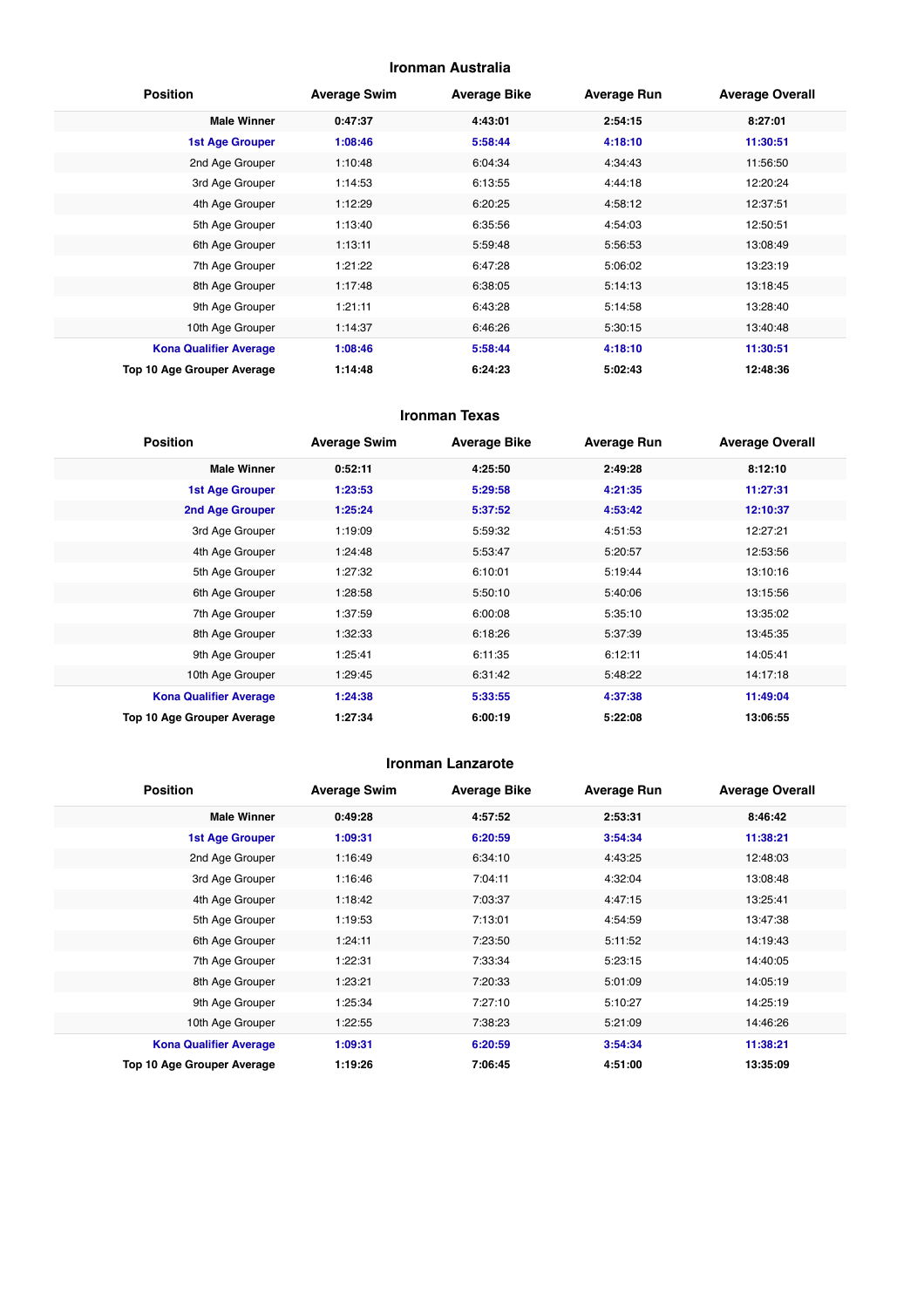## **Ironman Brazil**

| <b>Position</b>               | <b>Average Swim</b> | <b>Average Bike</b> | <b>Average Run</b> | <b>Average Overall</b> |
|-------------------------------|---------------------|---------------------|--------------------|------------------------|
| <b>Male Winner</b>            | 0:49:05             | 4:25:58             | 2:54:46            | 8:36:37                |
| <b>1st Age Grouper</b>        | 1:11:49             | 5:14:31             | 3:43:29            | 11:36:51               |
| 2nd Age Grouper               | 1:16:53             | 5:21:08             | 3:56:18            | 12:00:36               |
| 3rd Age Grouper               | 1:19:36             | 5:24:29             | 4:12:56            | 12:25:24               |
| 4th Age Grouper               | 1:09:45             | 5:35:19             | 4:24:22            | 12:46:23               |
| 5th Age Grouper               | 1:25:56             | 5:41:11             | 4:33:25            | 13:08:41               |
| 6th Age Grouper               | 1:12:59             | 5:54:26             | 4:37:17            | 13:27:04               |
| 7th Age Grouper               | 1:27:26             | 5:58:28             | 4:48:21            | 13:48:22               |
| 8th Age Grouper               | 1:34:36             | 5:59:58             | 4:57:30            | 14:07:20               |
| 9th Age Grouper               | 1:27:53             | 5:47:36             | 5:09:14            | 14:25:53               |
| 10th Age Grouper              | 1:33:12             | 5:40:05             | 5:02:24            | 14:31:38               |
| <b>Kona Qualifier Average</b> | 1:14:21             | 5:17:50             | 3:49:53            | 11:48:44               |
| Top 10 Age Grouper Average    | 1:21:32             | 5:39:32             | 4:30:48            | 13:09:51               |

#### **Ironman France**

| <b>Position</b>               | <b>Average Swim</b> | <b>Average Bike</b> | <b>Average Run</b> | <b>Average Overall</b> |
|-------------------------------|---------------------|---------------------|--------------------|------------------------|
| <b>Male Winner</b>            | 0:50:18             | 4:46:51             | 2:48:07            | 8:30:38                |
| <b>1st Age Grouper</b>        | 1:03:57             | 6:05:00             | 3:42:34            | 11:29:17               |
| 2nd Age Grouper               | 1:19:03             | 5:36:04             | 5:17:07            | 12:17:14               |
| 3rd Age Grouper               | 1:25:40             | 6:24:34             | 4:34:27            | 12:40:18               |
| 4th Age Grouper               | 1:05:49             | 6:04:19             | 4:52:29            | 13:12:01               |
| 5th Age Grouper               | 1:17:35             | 6:50:53             | 5:05:35            | 13:23:43               |
| 6th Age Grouper               | 1:14:26             | 6:42:08             | 5:01:22            | 13:25:18               |
| 7th Age Grouper               | 1:30:35             | 6:54:29             | 4:57:40            | 13:40:45               |
| 8th Age Grouper               | 1:27:00             | 7:07:27             | 5:14:44            | 14:10:47               |
| 9th Age Grouper               | 1:20:41             | 7:06:26             | 5:30:09            | 14:18:10               |
| 10th Age Grouper              | 1:22:20             | 7:05:28             | 5:37:53            | 14:23:52               |
| <b>Kona Qualifier Average</b> | 1:03:57             | 6:05:00             | 3:42:34            | 11:29:17               |
| Top 10 Age Grouper Average    | 1:18:20             | 6:33:04             | 4:56:52            | 13:13:02               |

#### **Ironman Cairns**

| <b>Position</b>               | <b>Average Swim</b> | <b>Average Bike</b> | <b>Average Run</b> | <b>Average Overall</b> |
|-------------------------------|---------------------|---------------------|--------------------|------------------------|
| <b>Male Winner</b>            | 0:50:04             | 4:30:34             | 2:53:07            | 8:17:45                |
| <b>1st Age Grouper</b>        | 1:06:32             | 5:41:57             | 4:08:00            | 11:06:38               |
| 2nd Age Grouper               | 1:19:34             | 5:48:49             | 4:12:22            | 11:30:26               |
| 3rd Age Grouper               | 1:18:41             | 6:02:21             | 4:12:12            | 11:46:35               |
| 4th Age Grouper               | 1:32:18             | 6:13:42             | 4:24:00            | 12:24:05               |
| 5th Age Grouper               | 1:21:56             | 6:11:13             | 4:59:57            | 12:48:19               |
| 6th Age Grouper               | 1:28:28             | 6:16:54             | 4:59:36            | 12:56:55               |
| 7th Age Grouper               | 1:27:04             | 6:16:30             | 5:04:55            | 13:00:18               |
| 8th Age Grouper               | 1:26:29             | 6:16:48             | 5:18:38            | 13:14:02               |
| 9th Age Grouper               | 1:27:18             | 6:16:42             | 5:28:05            | 13:25:39               |
| 10th Age Grouper              | 1:17:58             | 6:30:15             | 5:01:38            | 13:04:15               |
| <b>Kona Qualifier Average</b> | 1:13:03             | 5:45:23             | 4:10:11            | 11:18:32               |
| Top 10 Age Grouper Average    | 1:22:45             | 6:08:59             | 4:46:34            | 12:30:53               |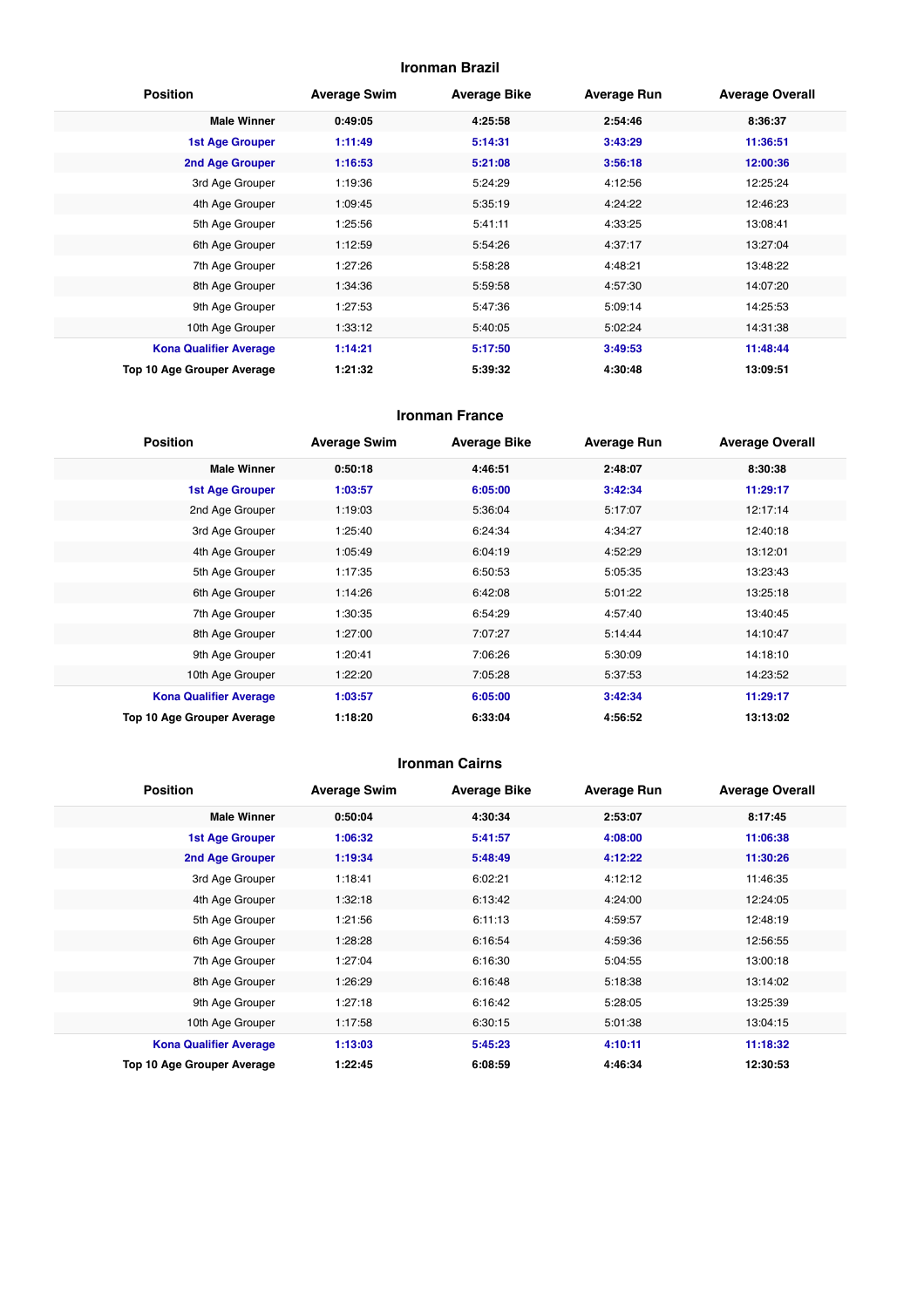## **Ironman Austria**

| <b>Position</b>               | <b>Average Swim</b> | <b>Average Bike</b> | <b>Average Run</b> | <b>Average Overall</b> |
|-------------------------------|---------------------|---------------------|--------------------|------------------------|
| <b>Male Winner</b>            | 0:47:35             | 4:22:02             | 2:46:46            | 8:00:21                |
| 1st Age Grouper               | 1:15:50             | 5:40:14             | 3:46:18            | 10:54:46               |
| 2nd Age Grouper               | 1:18:30             | 5:40:02             | 4:56:51            | 11:28:01               |
| 3rd Age Grouper               | 1:20:47             | 6:06:52             | 4:18:29            | 11:52:07               |
| 4th Age Grouper               | 1:20:06             | 5:59:37             | 4:34:38            | 12:08:50               |
| 5th Age Grouper               | 1:21:01             | 6:05:10             | 4:51:36            | 12:33:10               |
| 6th Age Grouper               | 1:15:37             | 6:13:54             | 4:53:32            | 12:49:56               |
| 7th Age Grouper               | 1:24:42             | 6:25:35             | 6:03:42            | 13:20:47               |
| 8th Age Grouper               | 1:24:10             | 6:27:07             | 5:09:23            | 13:16:28               |
| 9th Age Grouper               | 1:23:30             | 6:28:46             | 5:24:31            | 13:34:07               |
| 10th Age Grouper              | 1:28:36             | 6:32:07             | 5:21:22            | 13:40:27               |
| <b>Kona Qualifier Average</b> | 1:15:50             | 5:40:14             | 3:46:18            | 10:54:46               |
| Top 10 Age Grouper Average    | 1:21:10             | 6:09:24             | 4:55:24            | 12:32:17               |

#### **Ironman Frankfurt**

| <b>Position</b>               | <b>Average Swim</b> | <b>Average Bike</b> | <b>Average Run</b> | <b>Average Overall</b> |
|-------------------------------|---------------------|---------------------|--------------------|------------------------|
| <b>Male Winner</b>            | 0:47:34             | 4:23:50             | 2:50:18            | 8:05:14                |
| <b>1st Age Grouper</b>        | 1:11:40             | 5:31:13             | 3:44:56            | 10:58:00               |
| 2nd Age Grouper               | 1:14:49             | 5:44:40             | 3:48:46            | 11:21:21               |
| 3rd Age Grouper               | 1:12:04             | 5:19:48             | 4:39:11            | 11:42:24               |
| 4th Age Grouper               | 1:19:22             | 5:50:59             | 4:15:14            | 12:03:39               |
| 5th Age Grouper               | 1:27:02             | 5:35:37             | 4:59:13            | 12:29:35               |
| 6th Age Grouper               | 1:24:59             | 5:41:56             | 5:26:54            | 12:45:14               |
| 7th Age Grouper               | 1:36:04             | 5:40:53             | 5:15:24            | 13:04:56               |
| 8th Age Grouper               | 1:32:13             | 6:27:20             | 4:48:03            | 13:32:19               |
| 9th Age Grouper               | 1:35:12             | 5:44:07             | 6:11:40            | 13:31:59               |
| 10th Age Grouper              | 1:28:58             | 5:54:01             | 6:20:34            | 13:46:46               |
| <b>Kona Qualifier Average</b> | 1:13:15             | 5:37:57             | 3:46:51            | 11:09:40               |
| Top 10 Age Grouper Average    | 1:23:58             | 5:44:55             | 4:54:16            | 12:29:17               |

#### **Ironman UK**

| <b>Position</b>               | <b>Average Swim</b> | <b>Average Bike</b> | <b>Average Run</b> | <b>Average Overall</b> |
|-------------------------------|---------------------|---------------------|--------------------|------------------------|
| <b>Male Winner</b>            | 0:47:06             | 4:58:56             | 2:53:37            | 8:43:35                |
| <b>1st Age Grouper</b>        | 1:12:04             | 6:28:24             | 3:52:30            | 11:44:32               |
| 2nd Age Grouper               | 1:24:44             | 6:55:49             | 4:41:05            | 13:19:03               |
| 3rd Age Grouper               | 1:19:42             | 6:57:54             | 5:15:25            | 13:50:46               |
| 4th Age Grouper               | 1:29:32             | 7:30:53             | 5:09:03            | 14:30:01               |
| 5th Age Grouper               | 1:25:51             | 7:27:45             | 5:51:19            | 15:07:09               |
| 6th Age Grouper               | 1:33:31             | 8:01:37             | 5:41:40            | 15:42:22               |
| 7th Age Grouper               | 1:40:19             | 7:57:28             | 5:26:56            | 15:32:36               |
| 8th Age Grouper               | 1:26:22             | 7:35:43             | 6:04:23            | 15:32:56               |
| 9th Age Grouper               | 1:31:25             | 7:57:36             | 5:39:26            | 15:29:21               |
| 10th Age Grouper              | 1:18:14             | 7:06:03             | 6:55:13            | 15:38:58               |
| <b>Kona Qualifier Average</b> | 1:12:04             | 6:28:24             | 3:52:30            | 11:44:32               |
| Top 10 Age Grouper Average    | 1:25:13             | 7:17:17             | 5:10:25            | 14:12:52               |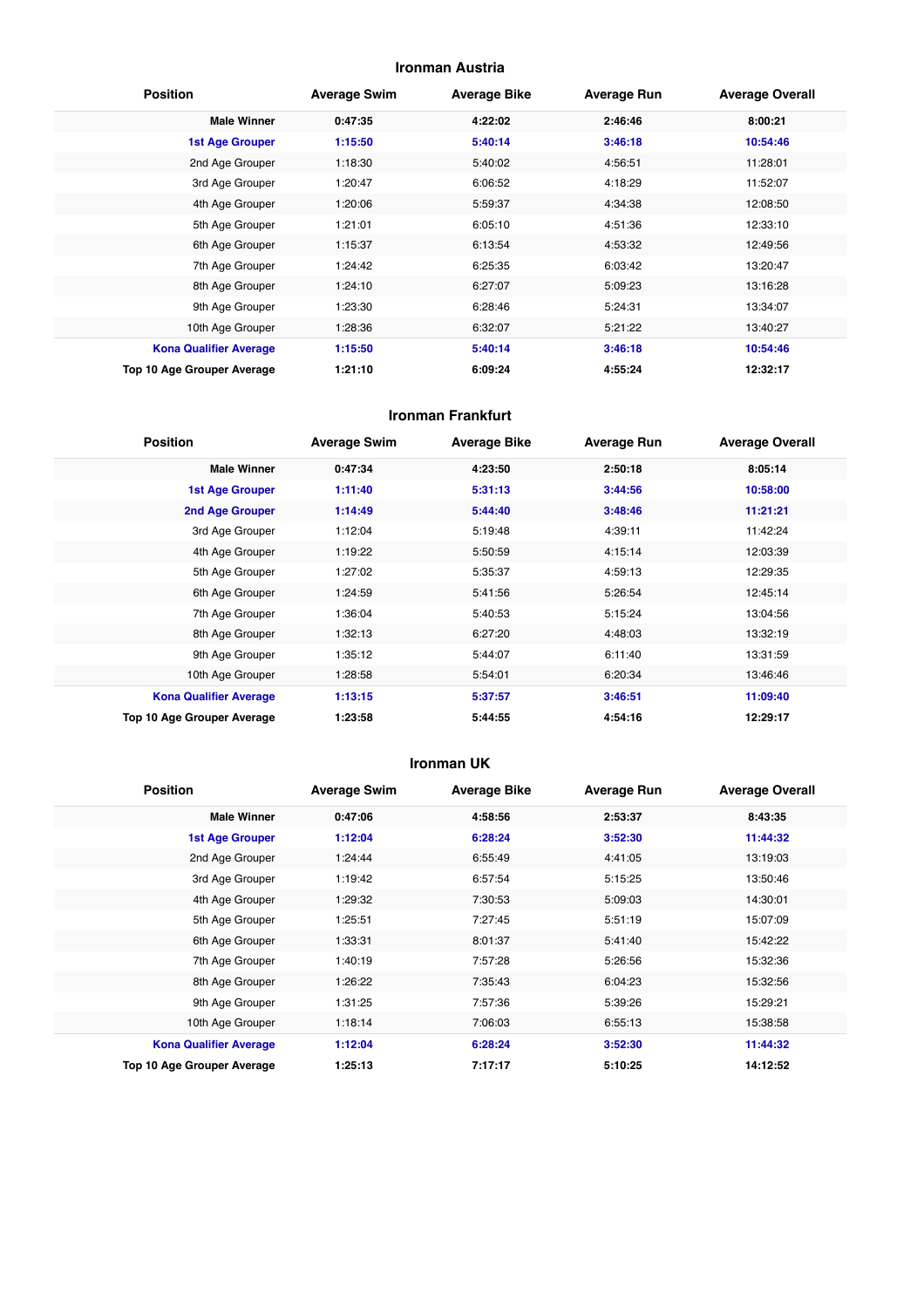## **Ironman Lake Placid**

| <b>Position</b>               | <b>Average Swim</b> | <b>Average Bike</b> | <b>Average Run</b> | <b>Average Overall</b> |
|-------------------------------|---------------------|---------------------|--------------------|------------------------|
| <b>Male Winner</b>            | 0:50:43             | 4:50:15             | 2:57:23            | 8:43:34                |
| <b>1st Age Grouper</b>        | 1:10:01             | 6:00:25             | 4:12:49            | 11:33:57               |
| 2nd Age Grouper               | 1:11:35             | 6:08:41             | 4:22:39            | 11:55:51               |
| 3rd Age Grouper               | 1:13:32             | 6:22:36             | 4:35:01            | 12:25:15               |
| 4th Age Grouper               | 1:11:09             | 6:30:04             | 4:47:23            | 12:48:13               |
| 5th Age Grouper               | 1:18:19             | 6:39:11             | 4:52:05            | 13:08:01               |
| 6th Age Grouper               | 1:15:10             | 6:37:16             | 5:12:53            | 13:21:57               |
| 7th Age Grouper               | 1:23:45             | 6:46:40             | 5:16:24            | 13:44:40               |
| 8th Age Grouper               | 1:12:55             | 6:52:42             | 5:29:39            | 13:53:03               |
| 9th Age Grouper               | 1:17:41             | 6:46:51             | 5:21:10            | 13:46:27               |
| 10th Age Grouper              | 1:19:22             | 6:51:52             | 5:21:47            | 13:53:10               |
| <b>Kona Qualifier Average</b> | 1:10:01             | 6:00:25             | 4:12:49            | 11:33:57               |
| Top 10 Age Grouper Average    | 1:15:16             | 6:32:58             | 4:56:09            | 13:01:10               |

#### **Ironman Switzerland**

| <b>Position</b>               | <b>Average Swim</b> | <b>Average Bike</b> | <b>Average Run</b> | <b>Average Overall</b> |
|-------------------------------|---------------------|---------------------|--------------------|------------------------|
| <b>Male Winner</b>            | 0:53:56             | 4:32:06             | 2:53:03            | 8:21:35                |
| <b>1st Age Grouper</b>        | 1:20:04             | 5:42:12             | 4:06:17            | 11:15:59               |
| 2nd Age Grouper               | 1:19:52             | 5:50:58             | 4:13:16            | 11:31:58               |
| 3rd Age Grouper               | 1:27:00             | 6:03:15             | 4:22:18            | 12:01:17               |
| 4th Age Grouper               | 1:32:16             | 6:18:05             | 4:30:21            | 12:30:31               |
| 5th Age Grouper               | 1:31:38             | 5:52:55             | 5:38:40            | 13:02:53               |
| 6th Age Grouper               | 1:36:41             | 5:53:04             | 5:44:18            | 13:12:58               |
| 7th Age Grouper               | 1:32:05             | 5:19:31             | 6:08:02            | 13:37:01               |
| 8th Age Grouper               | 1:38:27             | 6:10:56             | 6:07:23            | 13:58:59               |
| 9th Age Grouper               | 1:36:05             | 6:52:47             | 5:26:25            | 14:08:20               |
| 10th Age Grouper              | 1:35:07             | 7:03:05             | 5:29:39            | 14:18:34               |
| <b>Kona Qualifier Average</b> | 1:20:04             | 5:42:12             | 4:06:17            | 11:15:59               |
| Top 10 Age Grouper Average    | 1:30:36             | 6:05:14             | 5:08:33            | 12:53:47               |

#### **Ironman Canada**

| <b>Position</b>               | <b>Average Swim</b> | <b>Average Bike</b> | <b>Average Run</b> | <b>Average Overall</b> |
|-------------------------------|---------------------|---------------------|--------------------|------------------------|
| <b>Male Winner</b>            | 0:52:06             | 4:41:41             | 2:55:55            | 8:33:11                |
| <b>1st Age Grouper</b>        | 1:16:16             | 5:41:28             | 4:10:54            | 11:19:39               |
| 2nd Age Grouper               | 1:15:17             | 5:57:33             | 4:19:47            | 11:43:33               |
| 3rd Age Grouper               | 1:15:57             | 6:05:31             | 4:23:26            | 11:55:13               |
| 4th Age Grouper               | 1:17:44             | 6:00:51             | 4:38:36            | 12:09:54               |
| 5th Age Grouper               | 1:21:39             | 6:13:32             | 4:38:57            | 12:26:20               |
| 6th Age Grouper               | 1:19:15             | 6:11:44             | 4:51:21            | 12:34:37               |
| 7th Age Grouper               | 1:18:45             | 6:15:45             | 4:54:35            | 12:42:30               |
| 8th Age Grouper               | 1:22:50             | 6:20:43             | 4:55:42            | 12:53:38               |
| 9th Age Grouper               | 1:16:17             | 6:32:50             | 4:55:54            | 13:00:08               |
| 10th Age Grouper              | 1:26:28             | 6:27:09             | 4:59:53            | 13:07:25               |
| <b>Kona Qualifier Average</b> | 1:16:16             | 5:41:28             | 4:10:54            | 11:19:39               |
| Top 10 Age Grouper Average    | 1:19:03             | 6:10:42             | 4:40:54            | 12:23:18               |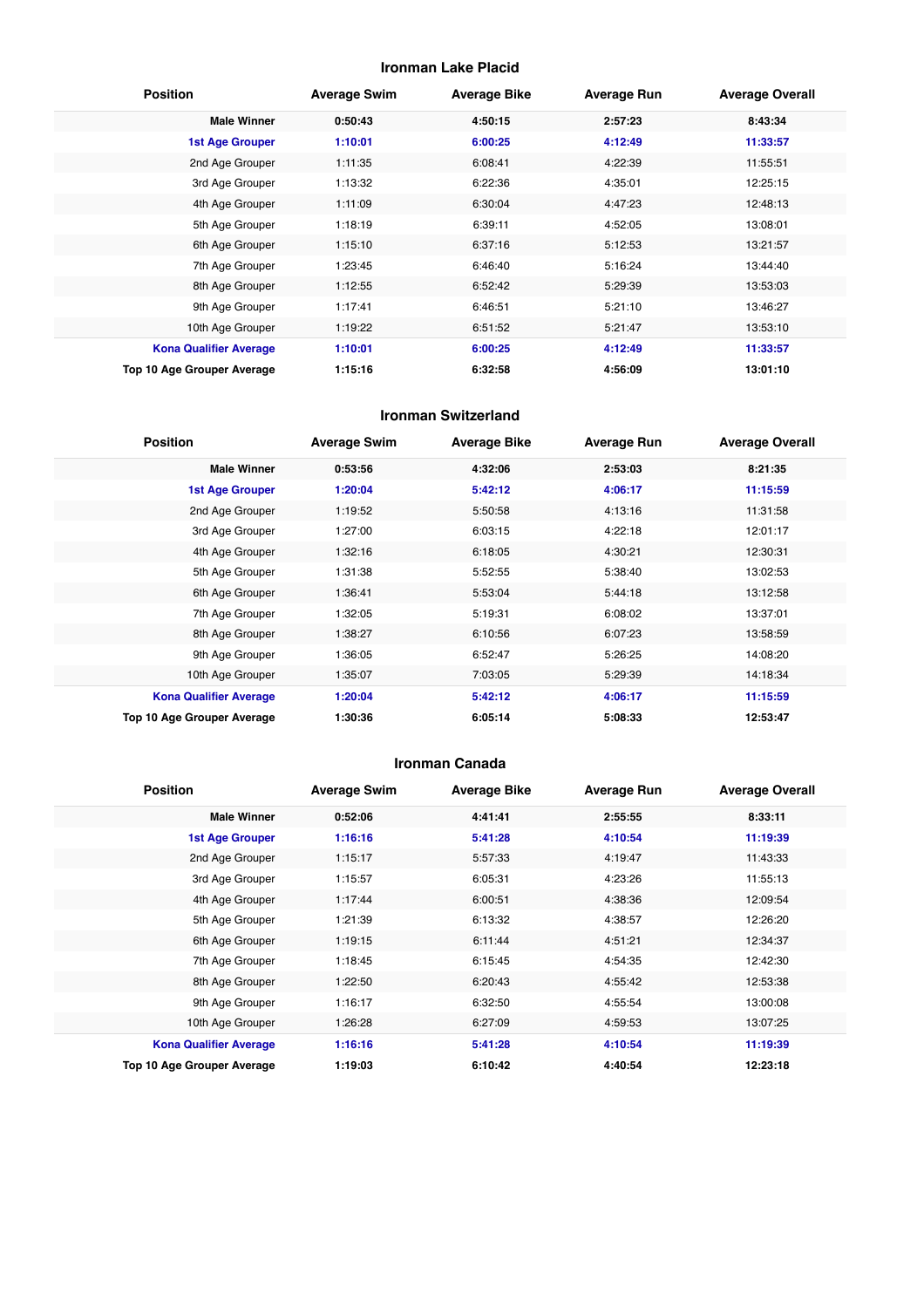## **Ironman Maastricht-Limburg**

| <b>Position</b>               | <b>Average Swim</b> | <b>Average Bike</b> | <b>Average Run</b> | <b>Average Overall</b> |
|-------------------------------|---------------------|---------------------|--------------------|------------------------|
| <b>Male Winner</b>            | 0:46:22             | 4:43:33             | 2:51:59            | 8:27:18                |
| <b>1st Age Grouper</b>        | 1:03:33             | 5:39:28             | 3:56:59            | 10:49:02               |
| 2nd Age Grouper               | 1:14:50             | 5:35:19             | 4:30:01            | 11:29:10               |
| 3rd Age Grouper               | 1:14:38             | 5:52:04             | 4:09:11            | 11:31:07               |
| 4th Age Grouper               | 1:31:17             | 6:33:28             | 4:01:33            | 12:21:53               |
| 5th Age Grouper               | 1:10:30             | 6:22:22             | 4:39:06            | 12:30:02               |
| 6th Age Grouper               | 1:25:56             | 6:04:02             | 5:03:16            | 12:48:40               |
| 7th Age Grouper               | 1:15:34             | 6:54:51             | 4:51:41            | 13:13:14               |
| 8th Age Grouper               | 1:08:16             | 6:25:58             | 5:33:28            | 13:21:24               |
| 9th Age Grouper               | 1:00:38             | 6:35:23             | 6:10:34            | 13:55:32               |
| <b>Kona Qualifier Average</b> | 1:03:33             | 5:39:28             | 3:56:59            | 10:49:02               |
| Top 10 Age Grouper Average    | 1:13:54             | 6:13:39             | 4:46:12            | 12:26:40               |

## **Ironman Boulder**

| <b>Position</b>               | <b>Average Swim</b> | <b>Average Bike</b> | <b>Average Run</b> | <b>Average Overall</b> |
|-------------------------------|---------------------|---------------------|--------------------|------------------------|
| <b>Male Winner</b>            | 0:55:43             | 4:27:22             | 3:03:06            | 8:32:53                |
| <b>1st Age Grouper</b>        | 1:05:55             | 5:10:18             | 4:19:08            | 10:46:03               |
| 2nd Age Grouper               | 1:12:39             | 5:39:04             | 4:54:27            | 12:02:02               |
| 3rd Age Grouper               | 1:25:49             | 5:50:06             | 4:51:48            | 12:21:17               |
| 4th Age Grouper               | 1:28:32             | 5:43:16             | 5:00:21            | 12:32:34               |
| 5th Age Grouper               | 1:11:04             | 6:01:37             | 5:18:44            | 12:48:53               |
| 6th Age Grouper               | 1:25:09             | 6:17:02             | 4:55:40            | 12:51:45               |
| 7th Age Grouper               | 1:17:00             | 6:07:35             | 5:18:04            | 13:07:34               |
| 8th Age Grouper               | 1:29:25             | 6:10:26             | 5:15:18            | 13:17:11               |
| 9th Age Grouper               | 1:21:50             | 6:30:30             | 5:13:50            | 13:24:58               |
| 10th Age Grouper              | 1:19:44             | 6:22:28             | 5:23:45            | 13:28:59               |
| <b>Kona Qualifier Average</b> | 1:05:55             | 5:10:18             | 4:19:08            | 10:46:03               |
| Top 10 Age Grouper Average    | 1:19:42             | 5:59:14             | 5:03:06            | 12:40:07               |

## **Ironman Sweden**

| <b>Position</b>               | <b>Average Swim</b> | <b>Average Bike</b> | <b>Average Run</b> | <b>Average Overall</b> |
|-------------------------------|---------------------|---------------------|--------------------|------------------------|
| <b>Male Winner</b>            | 0:49:39             | 4:29:16             | 2:49:12            | 8:11:09                |
| <b>1st Age Grouper</b>        | 1:15:12             | 5:24:17             | 4:01:45            | 10:50:44               |
| 2nd Age Grouper               | 1:16:21             | 5:32:16             | 4:21:19            | 11:20:39               |
| 3rd Age Grouper               | 1:27:48             | 6:04:09             | 4:15:15            | 11:58:36               |
| 4th Age Grouper               | 1:22:14             | 5:42:52             | 4:49:24            | 12:08:08               |
| 5th Age Grouper               | 1:28:34             | 5:52:57             | 4:44:26            | 12:16:10               |
| 6th Age Grouper               | 1:29:42             | 6:03:34             | 4:41:05            | 12:30:16               |
| 7th Age Grouper               | 1:27:01             | 6:16:50             | 4:58:38            | 12:57:08               |
| 8th Age Grouper               | 1:44:47             | 6:24:19             | 4:48:17            | 13:16:16               |
| 9th Age Grouper               | 1:32:23             | 6:26:10             | 5:12:40            | 13:31:30               |
| 10th Age Grouper              | 1:46:06             | 6:42:56             | 5:05:01            | 13:47:07               |
| <b>Kona Qualifier Average</b> | 1:15:12             | 5:24:17             | 4:01:45            | 10:50:44               |
| Top 10 Age Grouper Average    | 1:29:01             | 6:03:02             | 4:41:47            | 12:27:39               |